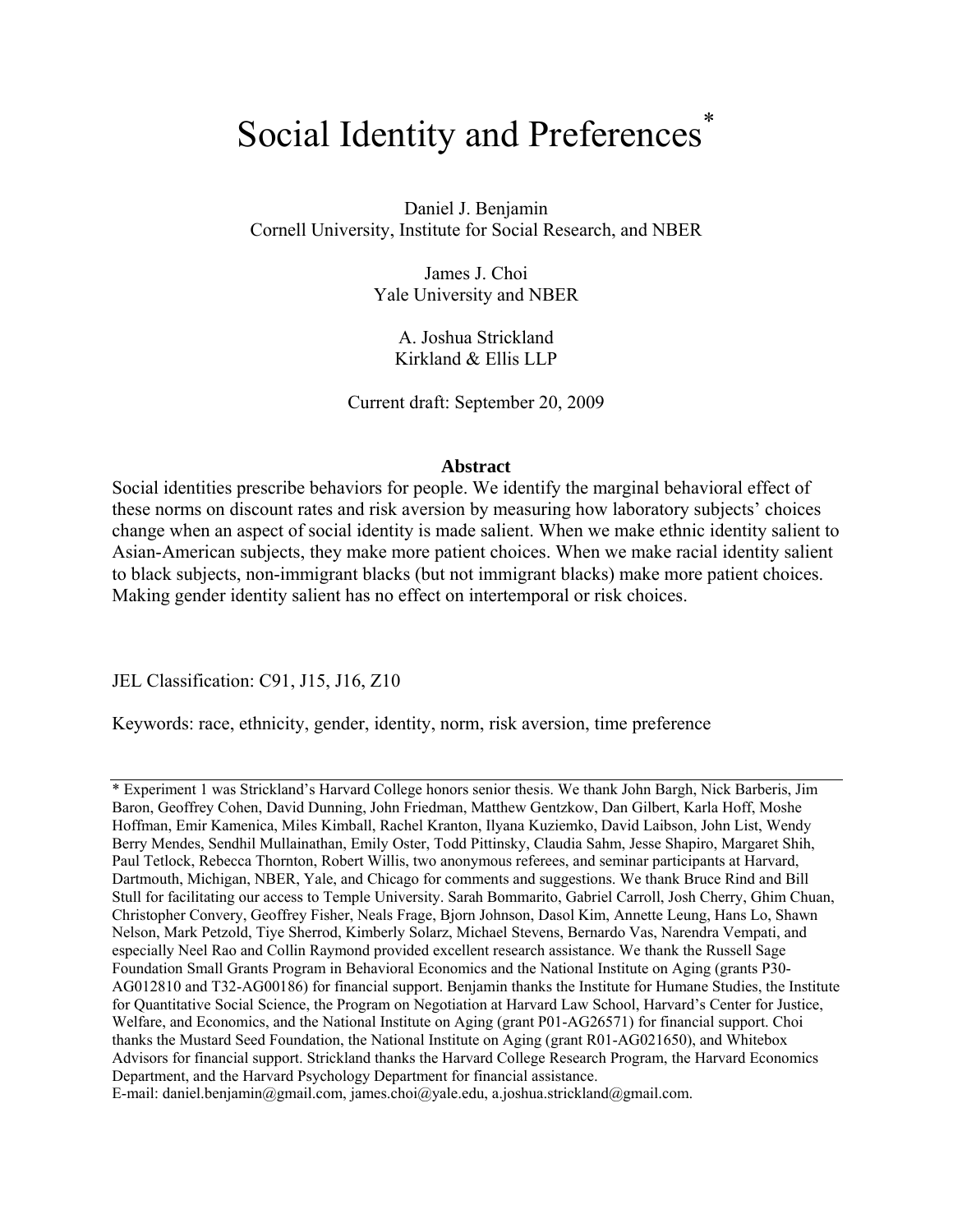Relative to white Americans, Asian-Americans accumulate more human capital and are more likely to participate in tax-deferred savings accounts. Black Americans accumulate less financial wealth, accumulate less human capital, and are less likely to invest in the stock market, even after controlling for observable demographic variables. However, recent black immigrants from the West Indies and Africa are disproportionately represented among high-income blacks and elite college students. Women invest in more conservative financial assets than men and behave more cautiously in laboratory experiments.<sup>1</sup>

Many social scientists have argued that differences in norms tied to social identities help explain such demographic differences in economic outcomes.<sup>2</sup> Asian-American identity is hypothesized to include a norm for patience, non-immigrant black identity is hypothesized to include norms for impatience and risk-averse investing, and a higher degree of risk aversion is hypothesized to be normative for female identity than for male identity. However, it is difficult to test with non-experimental data whether identity norms play a causal role in economic decision-making. Social category affiliations in the field are confounded with many other factors such as socioeconomic status, opportunity sets, and peer pressure (David Austen-Smith and Fryer 2005; Fryer and Paul Torelli 2005).

In this paper, we use a methodology from social psychology to introduce exogenous variation in identity effects. According to "self-categorization theory," a long-standing idea in

<sup>&</sup>lt;sup>1</sup> These findings are documented in Thomas Sowell (1975), Stanley Sue and Sumie Okazaki (1990), Derek A. Neal and William R. Johnson (1996), Erik Hurst, Ming-Ching Luoh, and Frank Stafford (1998), Nancy Ammon Jianakoplos and Alexandra Bernasek (1998), Annika E. Sundén and Brian J. Surette (1998), James P. Byrnes, David C. Miller, and William D. Schaefer (1999), Joseph G. Altonji, Ulrich Doraszelski, and Lewis Segal (2000), Glenn R. Springstead and Theresa M. Wilson (2000), Roland G. Fryer Jr. and Steven D. Levitt (2004), Rachel Croson and Uri Gneezy (2004), and Sara Rimer and Karen W. Arenson (2004). It should be noted that Christopher Carroll, Byung-Kun Rhee, and Changyong Rhee (1994, 1999) do not find that Asian immigrants save more, but they are hindered by their data quality. Carroll, Rhee, and Rhee (1994) do find that Asian-Canadian immigrants' educational expenditures are 3.6 times the Canadian average.

 $2^{2}$  See, for example, Thomas Sowell (1975, 1981, 2005), Barry R. Chiswick (1983), Charles Murray (1984), Geert Hofstede and Michael Harris Bond (1988), Richard P. Barke, Hank Jenkins-Smith, and Paul Slovic (1997), and Yankelovich Partners Inc. (1999).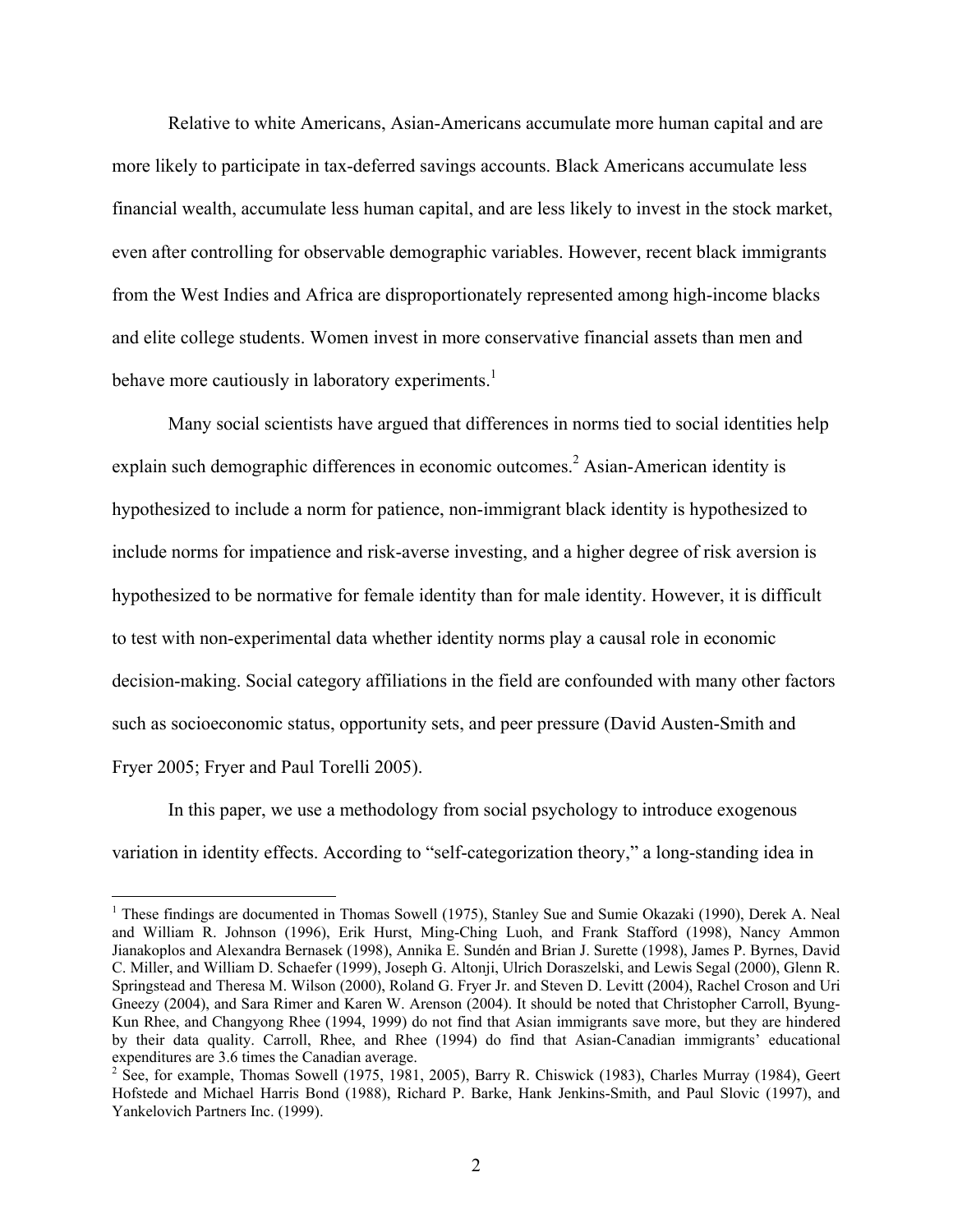psychology (William James 1890; John C. Turner 1985), environmental cues called "primes" can temporarily make a certain social category more salient, causing a person's behavior to tilt more toward the norms associated with the salient category. If the self-categorization theory is valid, then a researcher can identify the marginal effect of a particular social category by experimentally varying the salience of the category and seeing how an individual's behavior changes.

Our focus is on the effect of ethnic, racial, and gender category norms on time and risk preferences. After randomly manipulating category salience, we elicit subjects' time and risk preferences using incentive-compatible mechanisms standard in experimental economics. Section I describes a theoretical framework for understanding how priming effects allow us to make inferences about norms.

Section II presents the first experiment, which studies the effect of Asian ethnic category norms on time and risk preferences. Consistent with the hypothesis that Asian category norms help explain high Asian-American capital accumulation, we find that primed Asian-American subjects make more patient choices than Asian-American control subjects.

Section III presents the second experiment, which studies black racial category norms and gender category norms. Contrary to the arguments of Sowell (1975, 1981, 2005) and Charles Murray (1984), we find that making race salient causes native blacks—that is, those who have long-standing U.S. roots—to become more patient, whereas it has no effect on immigrant blacks' discount rates.<sup>3</sup> We also find suggestive evidence that native blacks become more risk averse when primed with race, which is consistent with racial risk norms depressing native blacks'

 $3$  See Herbert J. Storing (1995), Cornel West (2000), and Bernard W. Bell (2005) for arguments that patience is a central feature of black American norms.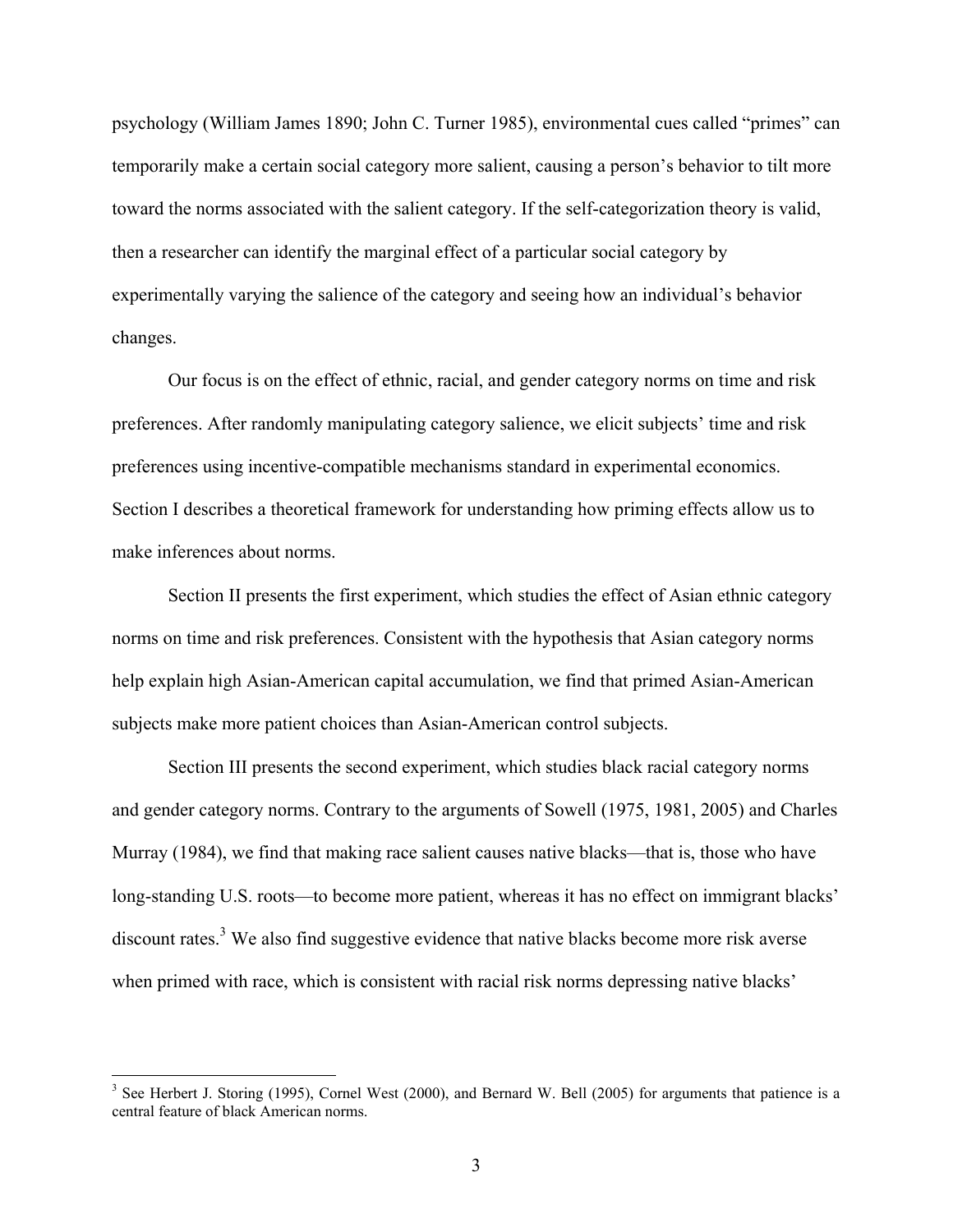stock market participation, and that whites become more patient when primed with race. Finally, making gender salient has no effect on men and women's risk aversion.

There is a large psychology literature on identity salience.<sup>4</sup> Our work differs from this past research in two important ways. First, we focus on primitive preference parameters measured with incentive-compatible mechanisms, dependent variables that are primarily of interest to economists. Second, psychologists have emphasized testing the validity of selfcategorization theory and the cognitive mechanisms through which it operates. Therefore, they prime identities chosen specifically because their norms are *known* so that the theory has a clear prediction about the priming effect. We take self-categorization theory as given and prime identities with *unknown* norms so that we can infer what those norms are via the behavioral response to the prime.

Section IV concludes. A web appendix contains the experimental materials we used.

#### **I. A Theoretical Framework**

1

Within our theoretical framework, which is inspired by Akerlof and Kranton (2000), priming a particular social category reveals the marginal effect of increasing the strength of affiliation with that category. Let *x* be some action choice, such as how much to pursue immediate gratification or how much to avoid risks. An individual belongs to a social category *C*, such as black race or female gender, with strength  $s \ge 0$ . Let  $x_0$  denote the individual's

<sup>&</sup>lt;sup>4</sup> Identity salience studies include Stephen Reicher and Mark Levine (1994), Mark R. Forehand, Rohit Deshpandé, and Americus Reed II (2002), and Robyn A. LeBoeuf, Eldar Shafir, and Julia Belyavsky (2006). In addition, priming techniques are widely used in psychology to explore broader cognitive processes. See, for example, John A. Bargh, Mark Chen, and Lara Burrows (1996) and Daniel M. Wegner and Bargh (1998). Our work is also related to economic research on social identity and discrimination against outgroup members (e.g., Karla Hoff and Priyanka Pandey 2006; Yan Chen and Sherry Xin Li 2009).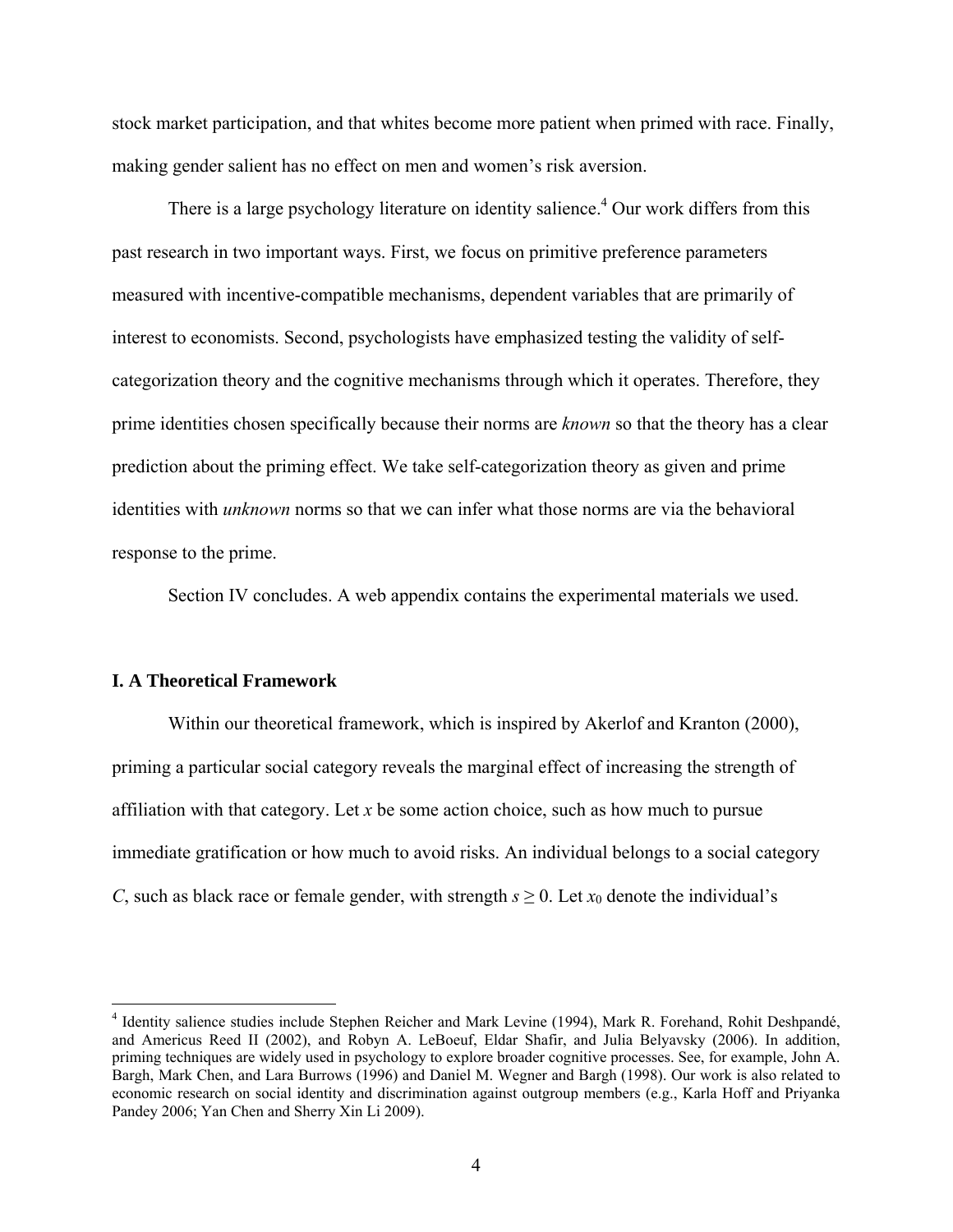preferred action in the absence of identity considerations, and let  $x_C$  denote the action prescribed for members of social category *C*. The individual chooses *x* to maximize

$$
U = -(1 - w(s))(x - x_0)^2 - w(s)(x - x_c)^2, \tag{1}
$$

where  $0 \le w(s) \le 1$  is the weight placed on social category C in the person's decision. We assume that  $w(0) = 0$  and  $w' > 0$ . Deviating from the norm prescribed for one's category causes disutility that is increasing in *s*, the strength of one's affiliation with that category. We assume that *s* has a steady-state value  $\bar{s}$  (perhaps negatively correlated with  $|x_0 - x_C|$ ) but can be temporarily perturbed away from  $\bar{s}$  by a category prime  $\varepsilon > 0$ .

The first-order condition of (1) gives the optimal action,  $x^*(s) = (1 - w(s))x_0 + w(s)x_c$ , which is a weighted average of the preferred action without identity considerations and the category norm. This condition yields several implications that guide our analysis.

First, the higher the steady-state strength  $\bar{s}$  of the category affiliation, the closer  $x^*$  is to *x<sub>C</sub>*. Second, a category prime  $\varepsilon$  also causes  $x^*$  to move closer to  $x_C$ . Thus, the behavioral effect of priming social category *C* reveals the marginal behavioral effect of increasing the steady-state strength  $\bar{s}$  of *C*. This is why priming manipulations are a useful experimental procedure for studying how identity affects steady-state preferences. Third, the sign of the priming treatment effect,  $x^*(s+\varepsilon) - x^*(s) \approx (dx^* / ds)\varepsilon = w'(s)(x_c - x_0)\varepsilon$ , depends on the sign of  $x_c - x_0$ . Even if the  $\bar{s}$ ,  $x_0$ , and  $w(\cdot)$  of an experimental sample differ from those of the general population, the directional effects of priming the sample will generalize to the population as long as  $x_c - x_0$  has the same sign for both groups.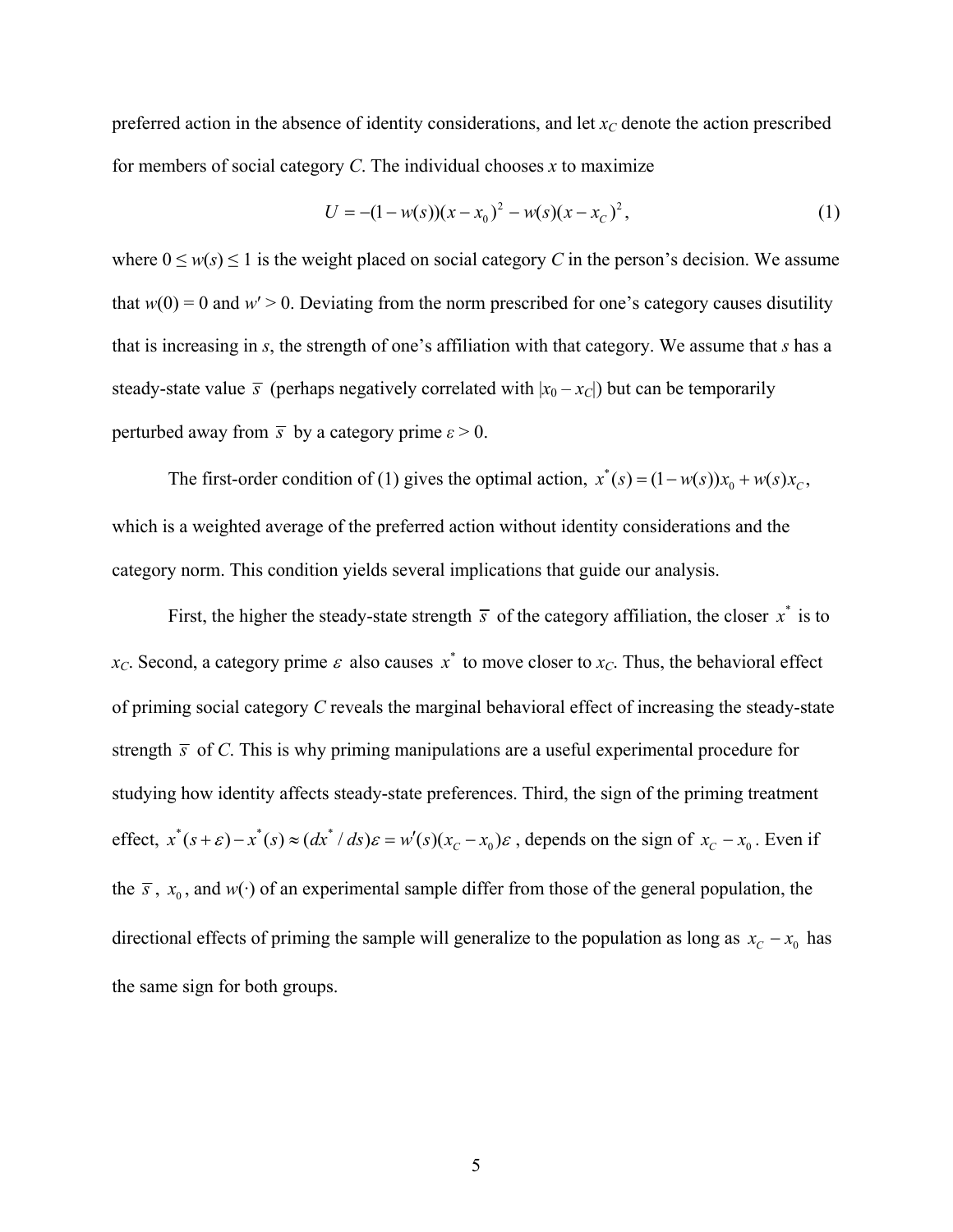The hypothesis that an identity norm increases patience corresponds to  $\gamma_c < \gamma_0$ , where  $\gamma$  is the degree of impatient behavior. Similarly, the hypotheses that an identity norm increases risk aversion corresponds to  $\rho_c > \rho_0$ , where  $\rho$  is the degree of risk-averse behavior.

Some psychologists have expressed the intuition that priming a category should have a stronger effect on those who identify more strongly with that category. Our framework generates the perhaps surprising conclusion that this need not be the case. Let  $x_0 < x_c$  without loss of generality. Priming sensitivity increasing with identification strength corresponds to the condition  $d^2x^* / ds^2 > 0$ , which holds in a neighborhood of *s* if and only if  $w''(s) > 0$ . Depending on the shape of  $w(\cdot)$  and the level of *s*,  $d^2x^* / ds^2$  could take either sign. While it may be the case that individuals with higher  $\bar{s}$  are more susceptible to priming ( $w'' > 0$ ), such individuals could instead become saturated with the category ( $w''$  < 0). Thus, measuring the interaction between priming and identification strength does not test the theory's validity.

## **II. Experiment 1: Asian-American Ethnic Norms**

## *A. Procedure*

Participants were Harvard College undergraduates, 71 of Asian descent and 66 of white descent. Half the participants were randomly assigned to the ethnicity-salience condition and half to the control condition. Subjects responded to a "background questionnaire" that varied by experimental condition, then a time preference elicitation, and finally a risk preference elicitation.

In the ethnicity-salience condition, the "background questionnaire" included questions about languages spoken by the subject's family and how many generations the subject's family has lived in the United States. This manipulation was originally used by Margaret Shih, Todd L.

6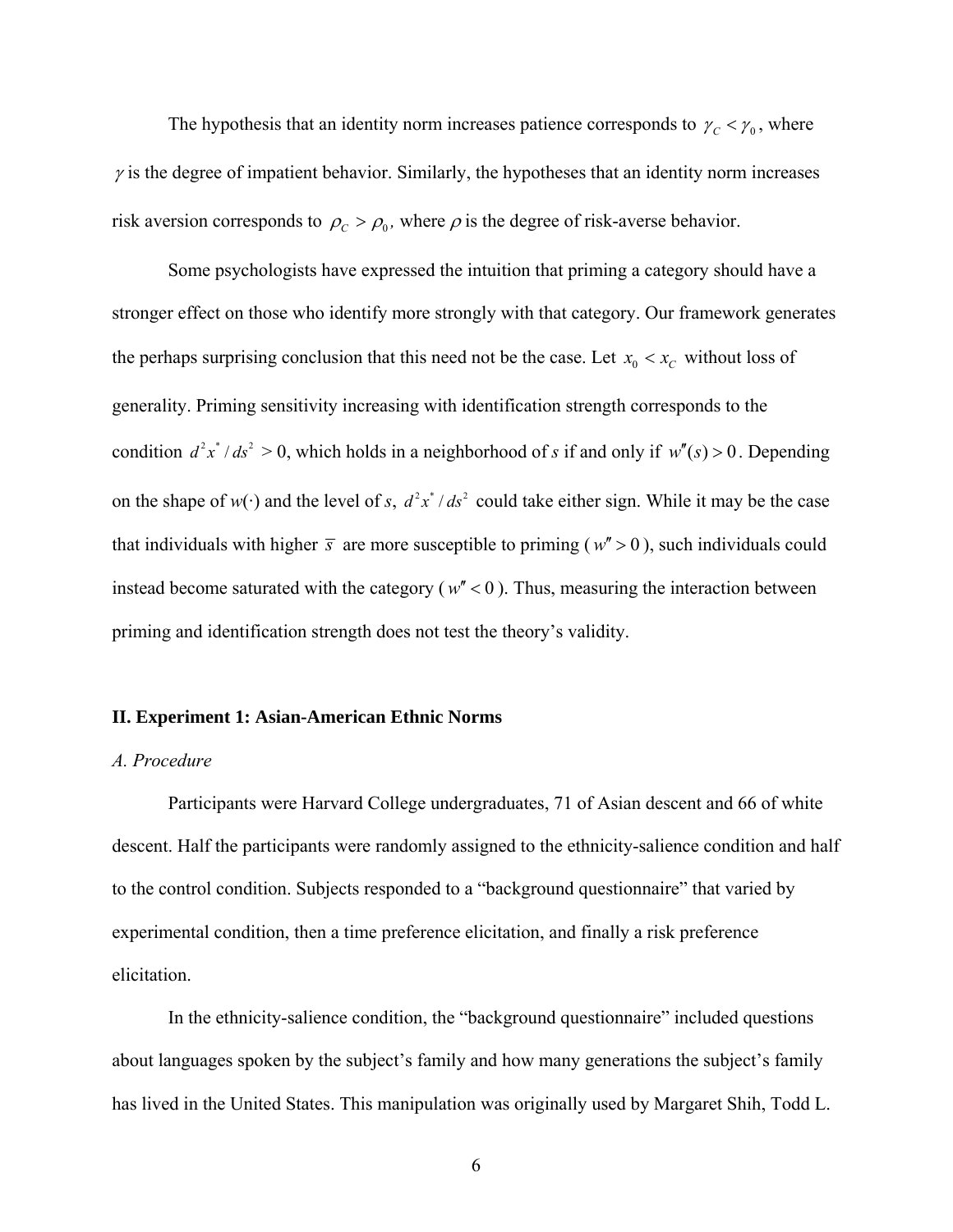Pittinsky, and Nalini Ambady (1999) to make ethnicity salient to Asian-Americans. In the control condition, the "background questionnaire" asked about the school meal plan and cable television subscription.

We measured time preferences by asking participants to make 46 binary choices between a certain amount of money received earlier (\$3 or \$7) and a larger amount received later (either between \$3.05 and \$7, or between \$7.10 and \$15). Half the choices were between an immediate payment and a payment one week later, and half the choices were between a payment one week later and a payment two weeks later.

 Our approach to measuring time preferences is standard (Shane Frederick, George Loewenstein, and Ted O'Donoghue 2002). Similar measures predict variation in discountingrelated behaviors such as drug addiction, cigarette smoking, excessive gambling, use of commitment savings devices, borrowing on installment accounts and credit cards, and rapid exhaustion of food stamps.<sup>5</sup>

We measured risk preferences with 18 binary choices between a sure \$4 and an *X* percent chance at \$8, where *X* varied from 25 to 76. Risk aversion measures derived from real-stakes experimental choices such as ours are highly correlated with measures from hypothetical choices, which in turn predict risky behaviors such as smoking, drinking, failing to hold insurance, holding stocks rather than Treasury bills, being self-employed, switching jobs, and moving residences.<sup>6</sup>

<sup>&</sup>lt;sup>5</sup> See Victor Fuchs (1982), Warren K. Bickel, Amy L. Odum, and Gregory J. Madden (1999), Kris N. Kirby, Nancy M. Petry, and Bickel (1999), Petry and Thomas Casarella (1999), Kirby and Petry (2004), Jesse M. Shapiro (2005), Nava Ashraf, Dean S. Karlan, and Wesley Yin (2006), and Stephan Meier and Charles Sprenger (forthcoming). 6  $6$  See Robert B. Barsky et al. (1997), Luigi Guiso and Monica Paiella (forthcoming), Thomas Dohmen et al. (2005), and Claudia R. Sahm (2007).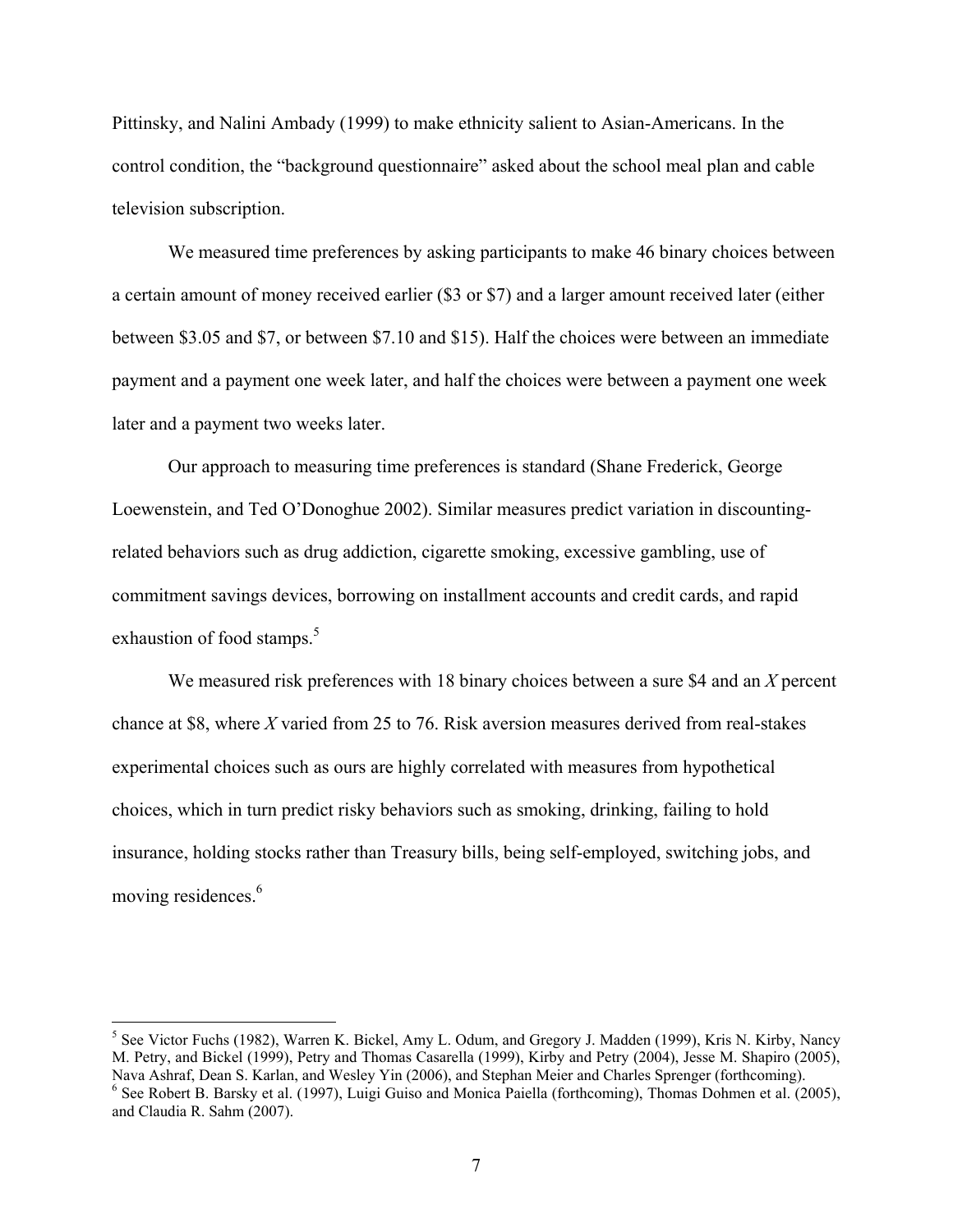One of the time or risk preference choices was randomly selected to determine each participant's payout. All payments were made by a check given to the participant immediately following the experiment. Delayed payments were implemented by post-dating the check.<sup>7</sup>

## *B. Econometric Methodology*

1

 In the time preference task, our dependent variable is the log of the minimum continuously compounded weekly interest rate that the subject requires to choose the later payment. That is, we apply the log operator once to transform the reservation gross interest rate into the continuously compounded net interest rate, and then we apply the log operator again. The second application of the log operator causes the estimator we describe below to assume that reservation continuously compounded interest rates are conditionally log-normal, thus ruling out negative discount rates. In the risk preference task, our dependent variable is the minimum risk premium—that is, the expected return offered by the gamble in excess of the risk-free return that the subject requires to accept the gamble. For example, if the subject would choose to gamble for \$8 rather than accept the sure \$4 if and only if the probability of winning is at least 58 percent, then the reservation risk premium is  $(8 \times 0.58 - 4)/4 = 0.16$ .<sup>8</sup>

 Because we observe choices at only a finite number of interest rates and risk premia, we use an interval regression (Mark B. Stewart 1983), which is a generalization of the tobit estimator that allows the econometrician to specify that the dependent variable value lies

If a risk preference choice was selected for payment, the check was immediately cashable.

<sup>&</sup>lt;sup>8</sup> In this formula, we treat the risk choice as investing a \$4 endowment into either the risk-free or risky asset.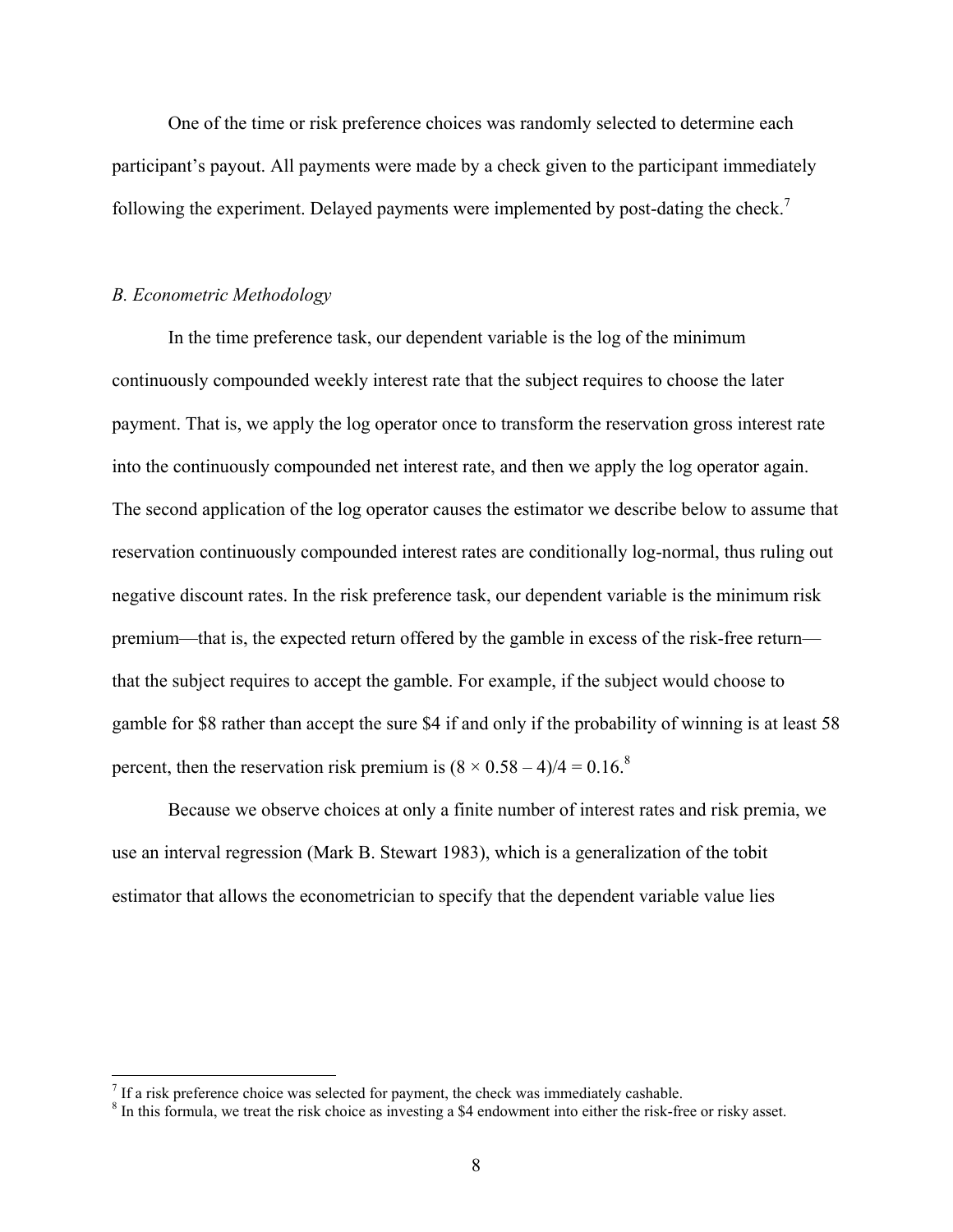somewhere within an interval. Due to outliers, we will focus on median interest rates in our analysis, although means give directionally similar results.<sup>9</sup>

## *C. Results*

 $\overline{a}$ 

Table 1 displays, by experimental condition and race, the average proportion of choices where subjects chose the earlier or safe option. In the unprimed condition, Asians are somewhat more impatient and risk averse than whites. This comparison may be confounded by sample selection (both into the Harvard student body and into the experiment); in the nationally representative Health and Retirement Study, middle-aged and older Asian-Americans appear to be less risk averse than whites on average (Barsky et al. 1997). Even in a representative sample, identity effects cannot be inferred from simple differences in measured preferences because social category affiliations are confounded with many unobserved factors. To learn about identity effects, we instead turn to the comparisons between treatment and control groups.

Even though Table 1 discards all information about the prices involved in each trade-off, the main result of Experiment 1 is apparent: Asians make significantly fewer impatient choices when their ethnicity is primed. The 14 percentage point drop in the proportion of impatient choices is significant at the 1 percent level. In contrast, whites seem to get slightly more impatient in the ethnicity-salience condition, but the difference is not significant. The fact that whites do not respond to the prime is evidence that that the Asian priming effect is not driven by some channel common to both Asians and whites. Neither whites nor Asians change their risk choices in response to the ethnicity prime.

 $9<sup>9</sup>$  In the interest rate regressions that follow, if the coefficients imply that a certain set of explanatory variable values is associated with a mean log continuously compounded interest rate of  $\hat{\mu}$ , then the median continuously compounded interest rate is  $\exp(\hat{\mu})$ .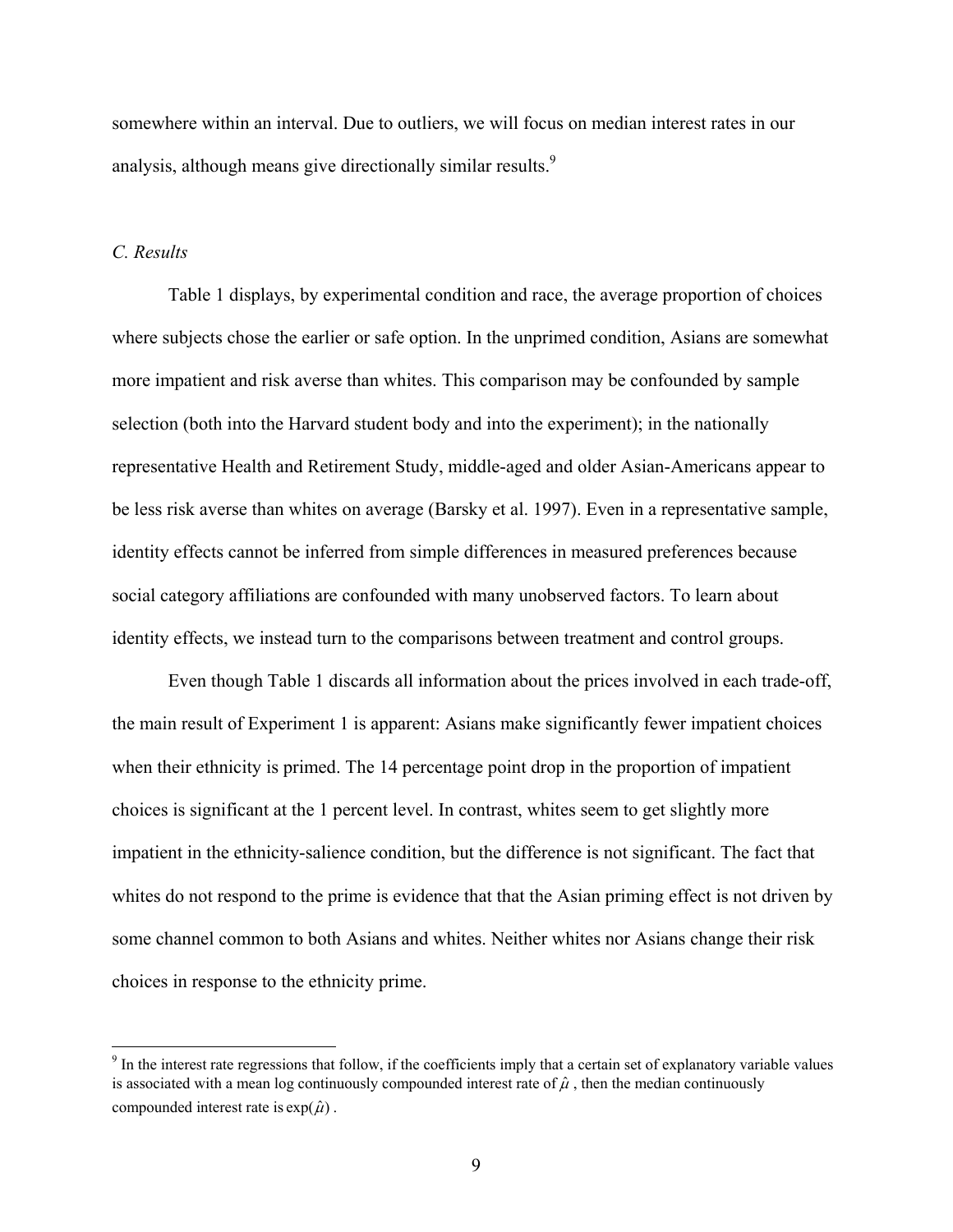Table 2 presents formal regression evidence on priming effects, incorporating price information. We regress participants' reservation log continuously compounded interest rate and risk premium on an experimental condition dummy. The interest rate regression also includes dummies for whether the intertemporal choice is between payments deferred for one week versus two weeks, whether the earlier payout being offered is \$7, and the interaction of the above two dummies. We cluster standard errors in the interest rate regression by subject (Kenneth A. Froot 1989; William Rogers 1993). Column 1 confirms that the interest rate required by Asians to defer payment falls dramatically when Asian ethnic identity is made salient. For example, for trade-offs between \$4 now and money one week from now, the median required interest rate falls from 8.8 percent to 2.1 percent. Running separate regressions for each intertemporal choice type (immediate payment amount  $\times$  time horizon) reveals that this treatment effect is significant at the 1 percent level and of similar magnitude for all four types.<sup>10</sup> Column 3 shows that there is no effect on the risk premium Asians require to accept gambles, which is perhaps not surprising given the previous literature's ambiguous findings on Asian risk attitudes.<sup>11</sup> Columns 2 and 4 show, in analogous regressions for white subjects, that whites' choices are not affected by the prime.

 $10$  In a regression that includes an interaction between identity salience and an indicator for one's family having lived in the U.S. for fewer than two generations, the interaction is insignificantly negative for Asians. However, this regression must be interpreted cautiously because we did not measure immigration status for the control group and so cannot include immigration status as an uninteracted regressor.

 $11$  See Lawrence K. Hong (1978), Barsky et al. (1997), Elke U. Weber and Christopher Hsee (1998), and Hsee and Weber (1999).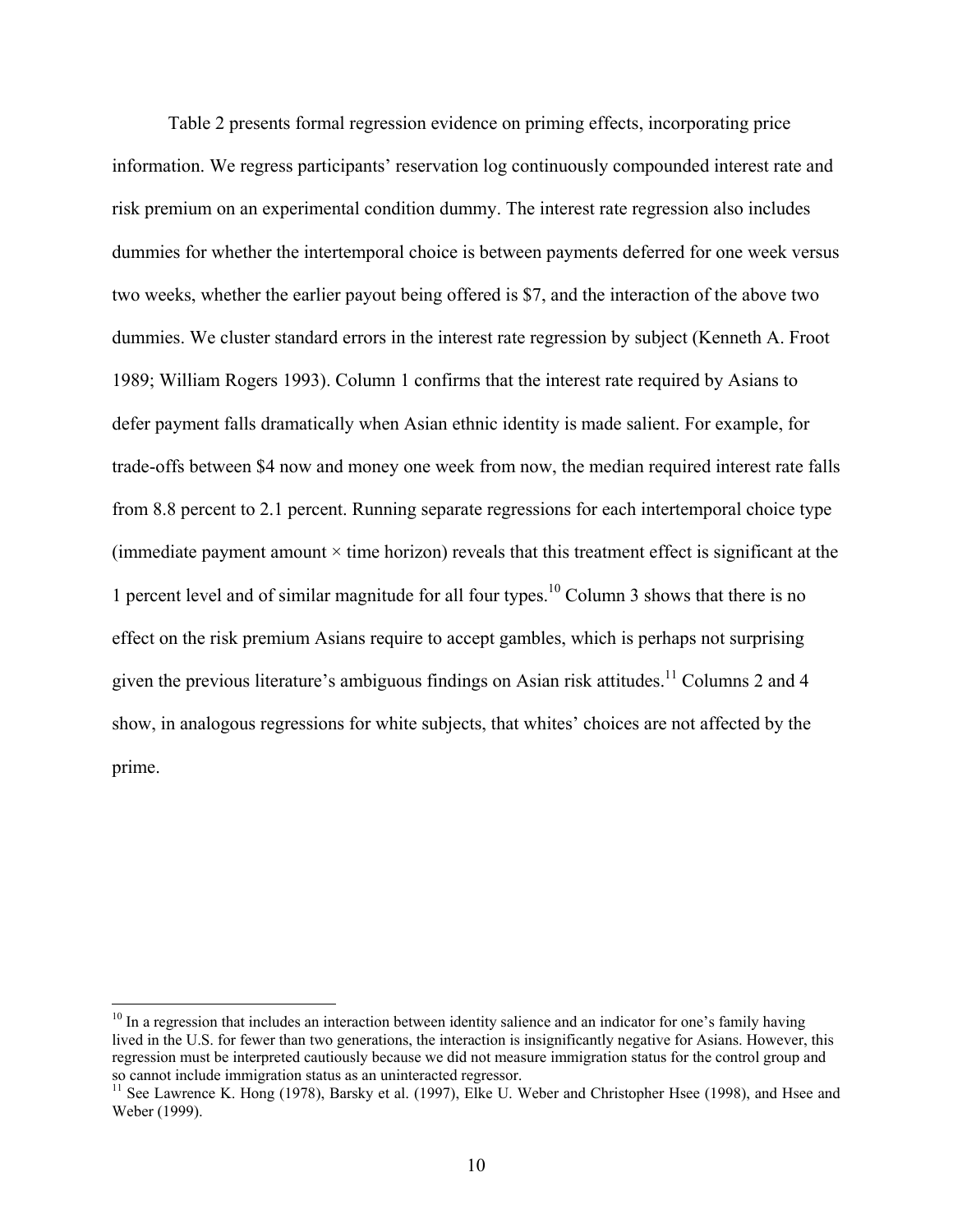#### **III. Experiment 2: Black Racial Norms and Gender Norms**

# *A. Procedure*

We recruited 280 Temple University students and 231 University of Michigan students. We randomly assigned participants to the race-salience, gender-salience, or control conditions. No blacks were assigned to the gender-salience condition due to their scarcity in the sample.

The first section of the questionnaire contained the category-salience manipulation or control questions, modeled after Shih, Pittinsky, and Ambady (1999). In the race-salience condition, this section asked subjects to identify their race and opine on living with roommates of the same or different race. In the gender-salience condition, subjects identified their gender and opined on living on a co-ed versus single-sex dormitory floor. In the control condition, the first section asked about living on or off campus.

The next three sections were a time preference elicitation, a risk preference elicitation, and a shortened version of the Spielberger State-Trait Anxiety Inventory (Theresa M. Marteau and Hilary Bekker 1992). These three sections' order varied across sessions. The penultimate section was an eight-minute math quiz with six SAT-like questions. We paid participants 10 cents for each correctly answered math question. The final section asked questions about personal and family background. Participants were paid for their choices by check immediately upon completing the experiment.

We measured time preferences by asking participants to make 24 binary choices between \$10 earlier and some larger amount later, ranging from \$10.10 to \$15. Half the choices were between an immediate payment and a payment one week later, and half the choices were between a payment one week later and a payment two weeks later. One question in this section was randomly chosen for payment. Delayed payments were implemented via post-dated check.

11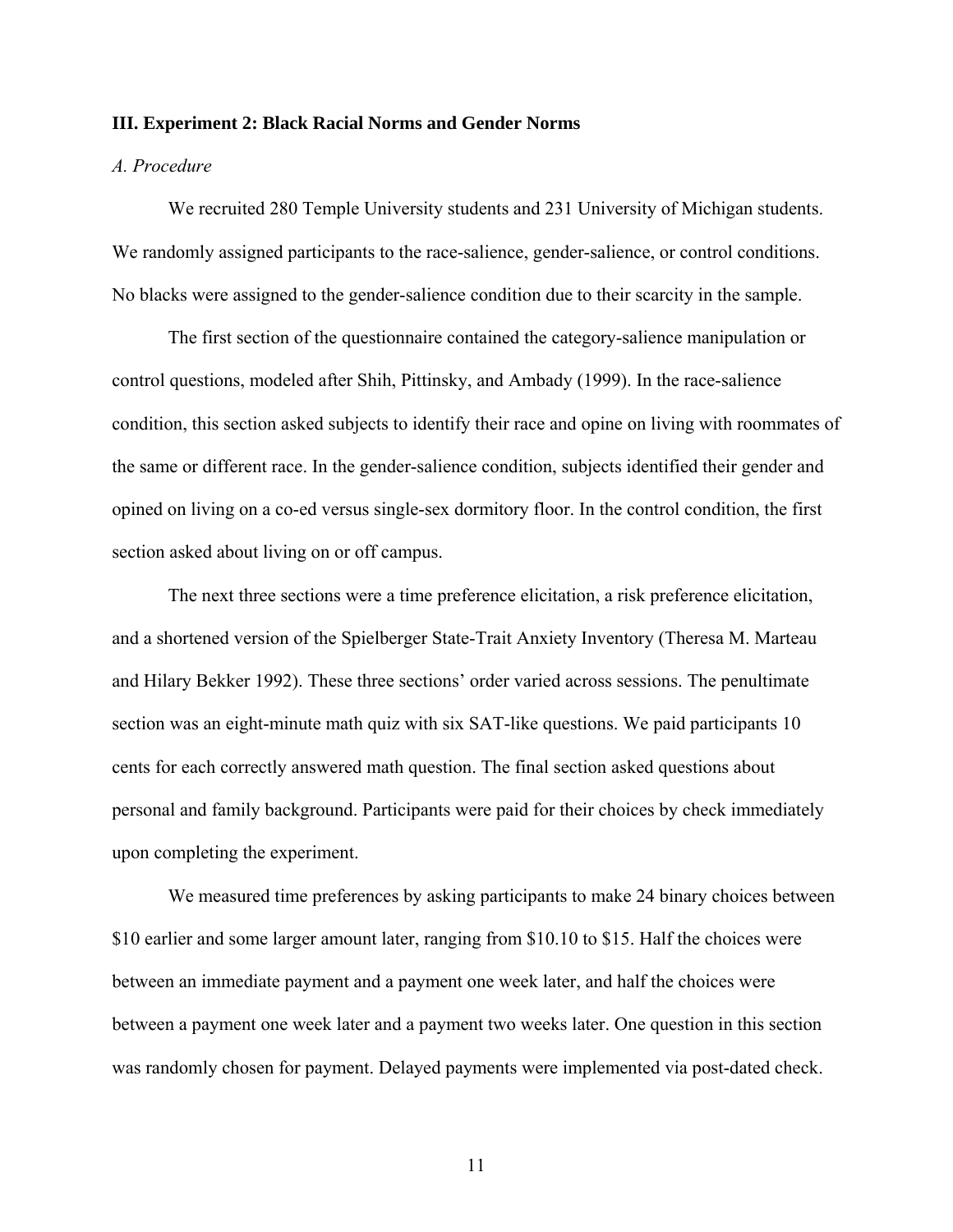The section's instructions made it clear that the questions were not intended to evaluate performance: "It's important to keep in mind that there are no right or wrong answers here. Which choice you make is a matter of personal preference." We used this same wording again in the instructions for the risk preference elicitations.

We elicited small-stakes risk preferences by asking participants to make six binary choices between \$1 for sure and a 50 percent chance at a larger amount, ranging from \$1.60 to \$3.60. All six choices affected each subject's payment. We measured larger-stakes risk preferences with analogous choices, except that the monetary amounts were multiplied by 100 and there was only a small chance that the subject's choice would be implemented.<sup>12</sup>

## *B. Main Results*

 $\overline{a}$ 

Table 3 displays, by demographic group × treatment group, the average percent of intertemporal or risk choices where subjects chose the earlier or safe payment, respectively.<sup>13</sup> (A Web appendix table reports descriptive statistics for each demographic  $\times$  treatment group.) We classify blacks as immigrants if they responded in the debriefing survey that either they or at least one of their parents were born outside the U.S. Because no blacks were assigned to the gender-salience condition, we exclude all blacks from the control group when making comparisons to a gender-salience treatment group.

As in Experiment 1, our student subjects are a highly selected population, and this is reflected in their baseline choices. For instance, blacks are on average more risk averse than whites in nationally representative data (on middle-aged and older Americans; see Sahm 2007),

 $12$  Any money participants earned from their risk choices was paid with a check that could be cashed immediately.  $<sup>13</sup>$  To be clear that they are not driving our results, we have dropped the four native blacks who were over 22 years</sup> old, all of whom were randomized into the race-salience treatment. These subjects—ages 23, 23, 34, and 47 differed from other subjects along many dimensions. Our priming results are qualitatively similar if we include these four subjects.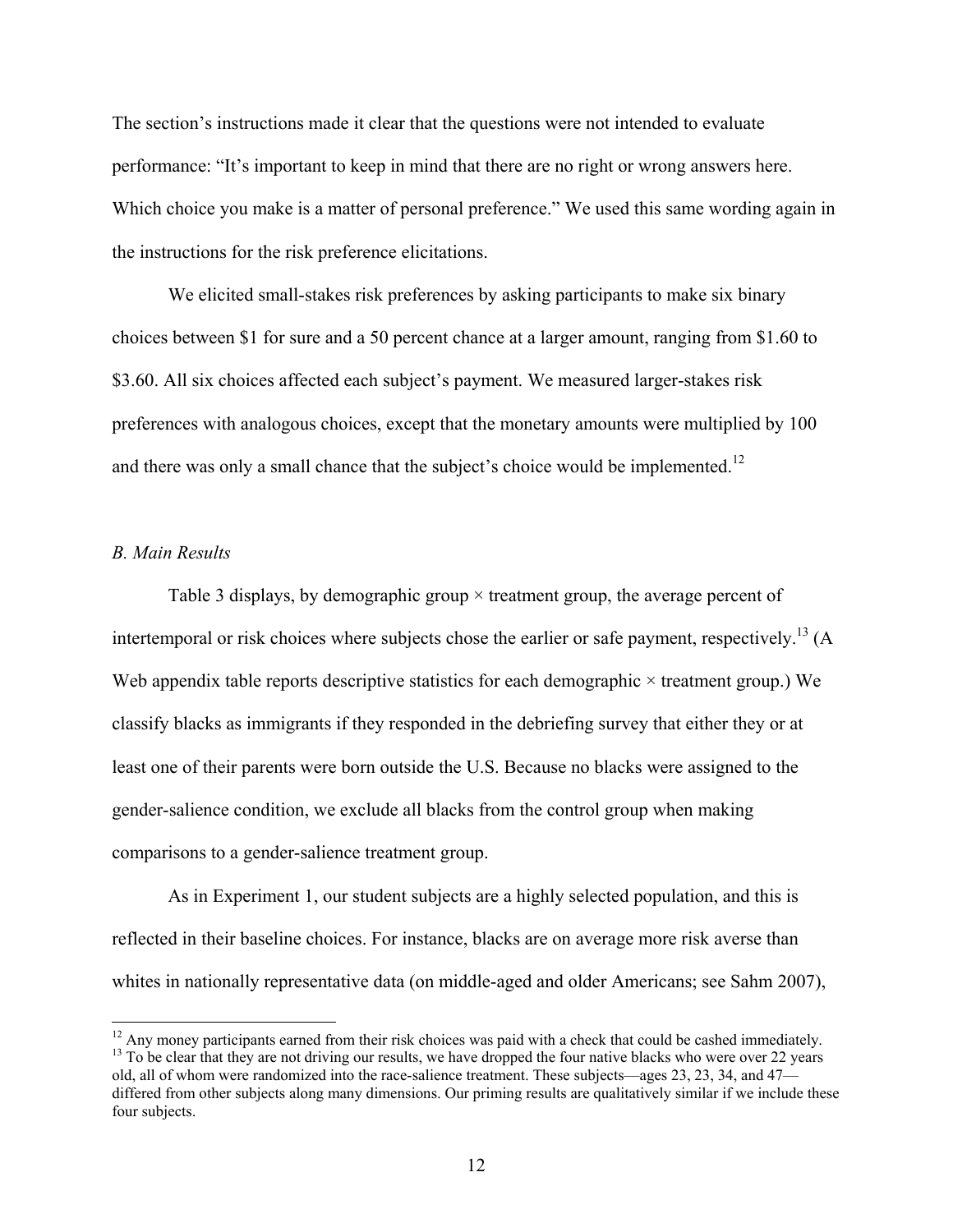whereas our unprimed native black subjects choose the safe payment less often than our white subjects. We identify identity effects by comparing unprimed participants with primed participants within each demographic group.

Table 3 shows that when we discard all price information, we do not find any treatment effects that reach statistical significance. Table 4 presents regression evidence incorporating price information. Our econometric methodology is similar to that used for Experiment 1. The dependent variable is either the log of the continuously compounded reservation interest rate or the reservation risk premium. The explanatory variables are a dummy for whether a social category is being made salient, a tradeoff type dummy (whether the intertemporal choice is between payments deferred for one week versus two weeks, or whether the sure payout in the risky choice is \$100), a dummy for whether the subjects were recruited at Michigan, and an interaction between the tradeoff type and Michigan dummies.

In Panel A, we see that making race salient to native blacks significantly lowers their reservation interest rate for deferring receipt of payment.<sup>14</sup> For example, fitted regression estimates from the table indicate that when choosing between money now and money one week from now, the median continuously compounded reservation interest rate among Temple students falls from 23.2 percent to 10.9 percent. In contrast, race salience has no effect on white and immigrant black reservation interest rates.<sup>15</sup> It appears that racial identity effects on discount

 $14$  The difference in the statistical significance of the native black priming effect in Table 3 versus Table 4 is mainly due to the fact that the reservation continuously compounded interest rate is close to log-normally distributed. Therefore, using the log of the continuously compounded interest rate as the dependent variable in a regression results in an efficient estimate of the median. The comparison of percentages in Table 3 did not utilize such a transformation, resulting in an inefficient estimate. Note that we had subjects make many more intertemporal choices in Experiment 1 than in Experiment 2, so the inefficient estimator used in Table 1 still has sufficient power to detect the Asian priming effect.

 $15$  The difference between the native black coefficient and the white coefficient is significant at the 10 percent level  $(p = 0.06)$ , as is the difference between the native black and immigrant black coefficients  $(p = 0.10)$ . However, these comparisons must be interpreted carefully, since the dependent variable has been transformed by two applications of the log function. A one unit movement in the transformed interest rate does not translate to an equivalent size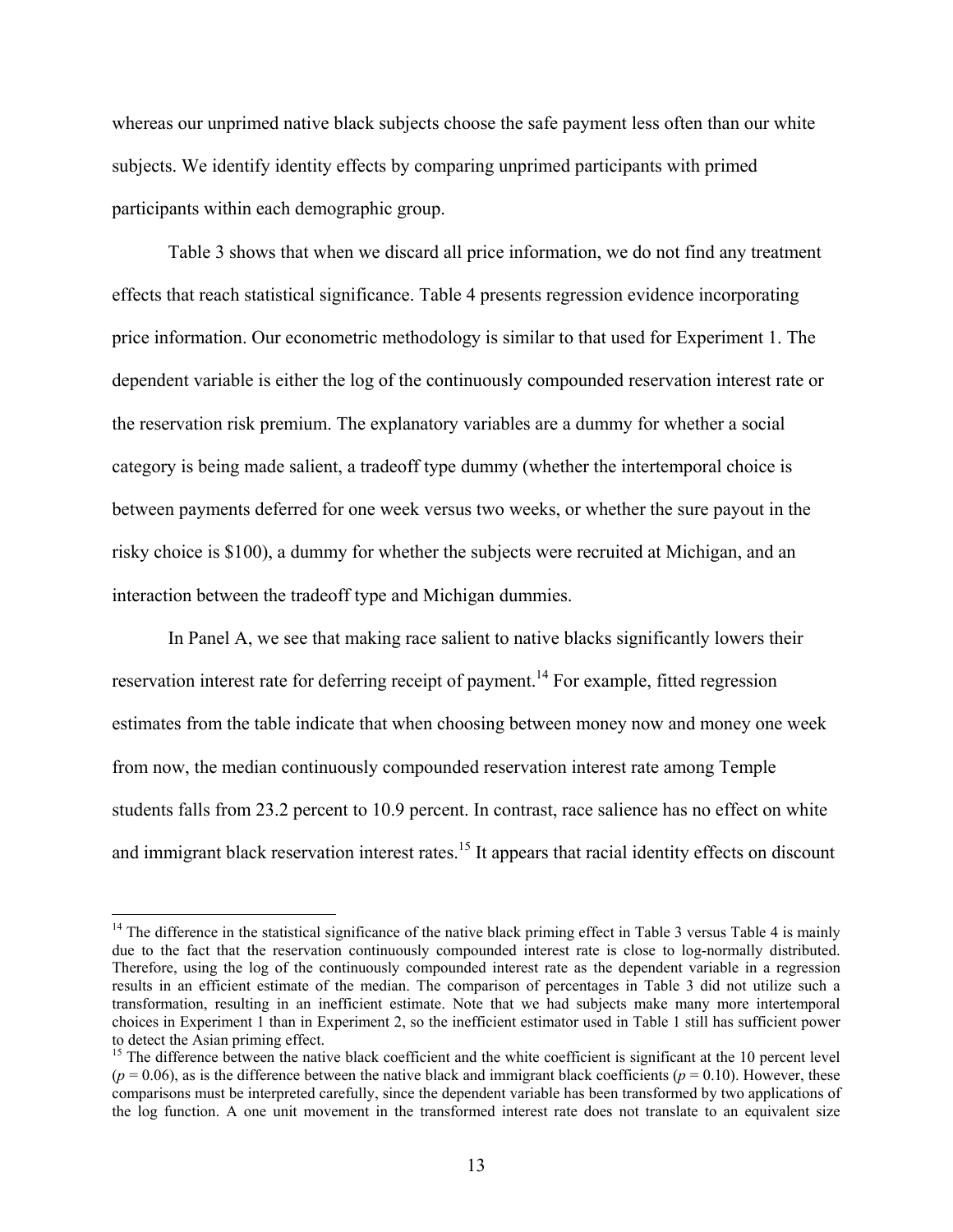rates do not cause the capital accumulation gap between blacks and whites, and between native and immigrant blacks.

The last two columns of Table 4's Panel A show that making gender salient has no significant effects on either men's or women's patience. Panel B shows that there are no significant priming effects on any of the groups' risk aversions either. In particular, there is no indication that male identity contains a stronger risk-seeking norm than female identity.

Subjects who did not believe that our preference elicitations were incentive-compatible may have made low-quality decisions or acted strategically (rather than reporting their true preferences), adding noise and bias to our treatment effect estimates. Therefore, an interesting subsample is the set of subjects who reported in the debriefing questionnaire that they believed that they would be paid exactly as promised in the experimental instructions.<sup>16</sup>

Our first question regarding payment credibility asked, "Throughout this experiment, you made choices that involved various amounts of money. We said that your responses would affect how much you get paid, but you may not have believed us. Did you believe that your responses would affect how much you get paid?" The second question asked, "Think back to when you were answering questions about getting a certain amount of money today versus getting some different amount of money in a week. Did you believe that you would actually get paid in a week if you chose to take the money in a week?"

movement in the untransformed interest rate, which is the price that is relevant to subjects. To get a sense of the magnitudes in the untransformed scale, we perform a calculation similar to the one in the main text and find that primed Temple whites' median reservation interest rate falls by only 0.4 percentage points, and primed Temple immigrant blacks' median reservation interest rate falls by only 0.7 percentage points. Analogous calculations for Michigan subjects yield similar results.

<sup>&</sup>lt;sup>16</sup> We did not measure our credibility among Experiment 1 subjects. Experiment 1 was conducted on Harvard undergraduates by the third author, who was also a Harvard undergraduate at the time. We had no affiliation with Temple, and only a temporary non-faculty affiliation with the University of Michigan. In subsequent experiments similar to Experiment 2 (but with a different priming manipulation) at one of our home institutions, we find belief rates around 80 percent, suggesting that credibility is in fact much higher when social distance is smaller.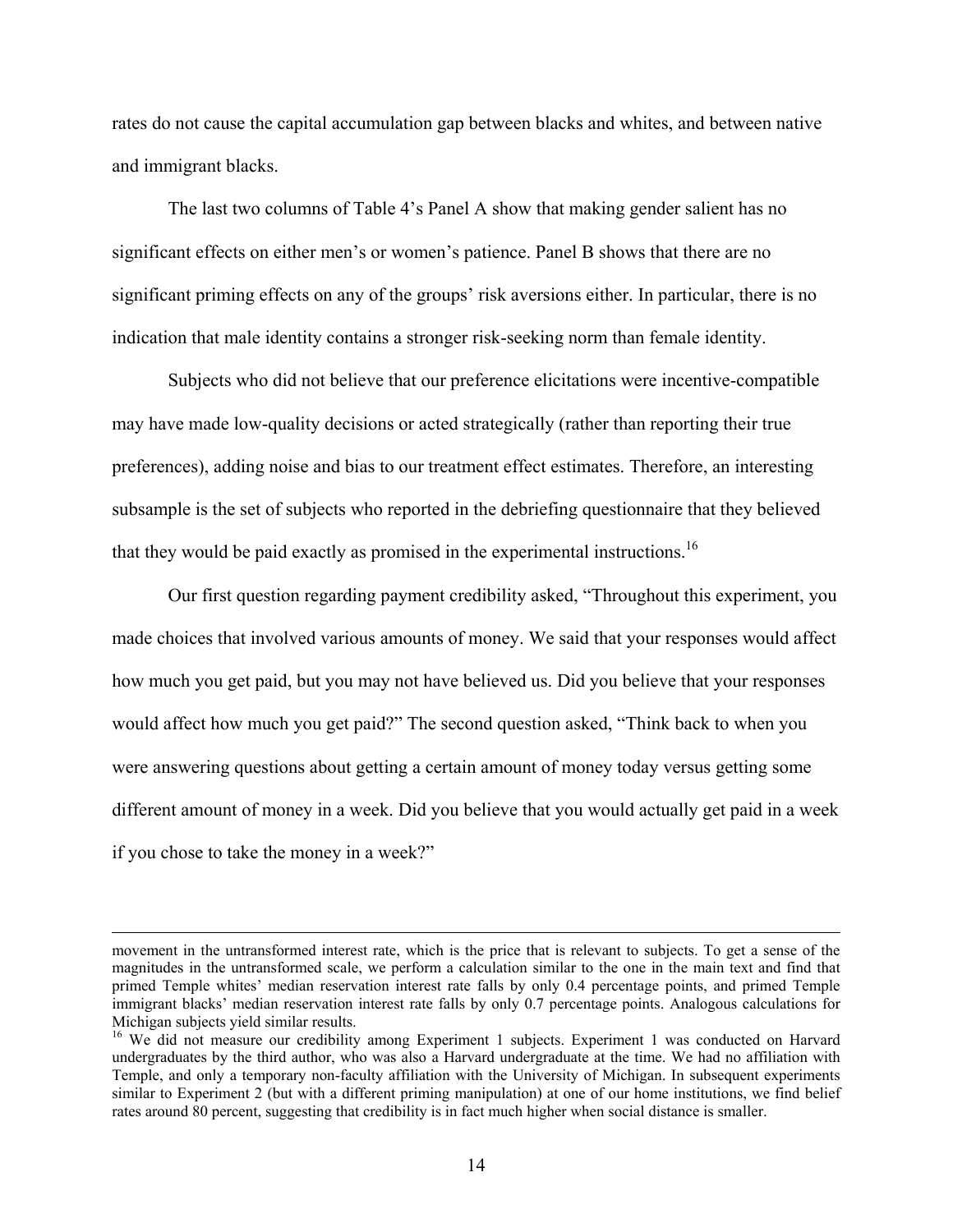In a Web appendix table, we show that the category salience manipulations had no statistically significant effect on belief in our payment promises, but between 35 and 53 percent of subjects within each demographic group × experimental condition cell reported some disbelief. Other studies have shown that without financial incentives, experimental participants behave more randomly and exert less effort (see Colin F. Camerer and Robin M. Hogarth 1999 for a literature review). We have suggestive evidence that this is true among our skeptics. One measure of participants' cognitive effort is whether their choices are "well-behaved"—choosing the delayed payment if and only if the interest rate exceeds exactly one threshold, and choosing the gamble if and only if the risk premium exceeds exactly one threshold.<sup>17</sup> Respectively, 7 percent and 21 percent of participants who did not believe our payment promises failed to answer the intertemporal and risk questions in a well-behaved manner. These proportions are greater than the 5 percent and 16 percent of believers who made poorly behaved intertemporal or risk choices, but it should be noted that these differences are not statistically significant.<sup>18</sup> Because dropping self-reported skeptics causes us to discard so much data, subjects endogenously chose their response to the belief questions, and merely asking questions about payment credibility may have generated skepticism *ex post* even if none was present during the preference elicitations, the subsample results that follow should be interpreted with caution.

In Table 5, we exclude subjects who did not believe that their choices would affect their payment. For our time preference regressions, we additionally drop subjects who did not believe they would receive deferred payments. We find that restricting our sample to self-reported

<sup>&</sup>lt;sup>17</sup> Our results are qualitatively similar when excluding subjects whose choices were poorly behaved.<br><sup>18</sup> Non-believers also made a higher fraction of impatient choices ( $p = 0.02$ ) and cautious choices (not statistically significant), which is consistent with their exerting less cognitive effort (Daniel J. Benjamin, Sebastian A. Brown, and Jesse M. Shapiro 2006). Charles A. Holt and Susan K. Laury (2002) find that subjects become less risk averse when they are not offered incentives. Our results may not be inconsistent with Holt and Laury's because they explicitly told their subjects that the choices were hypothetical, whereas our non-believing subjects apparently believed we were deceiving them about incentives.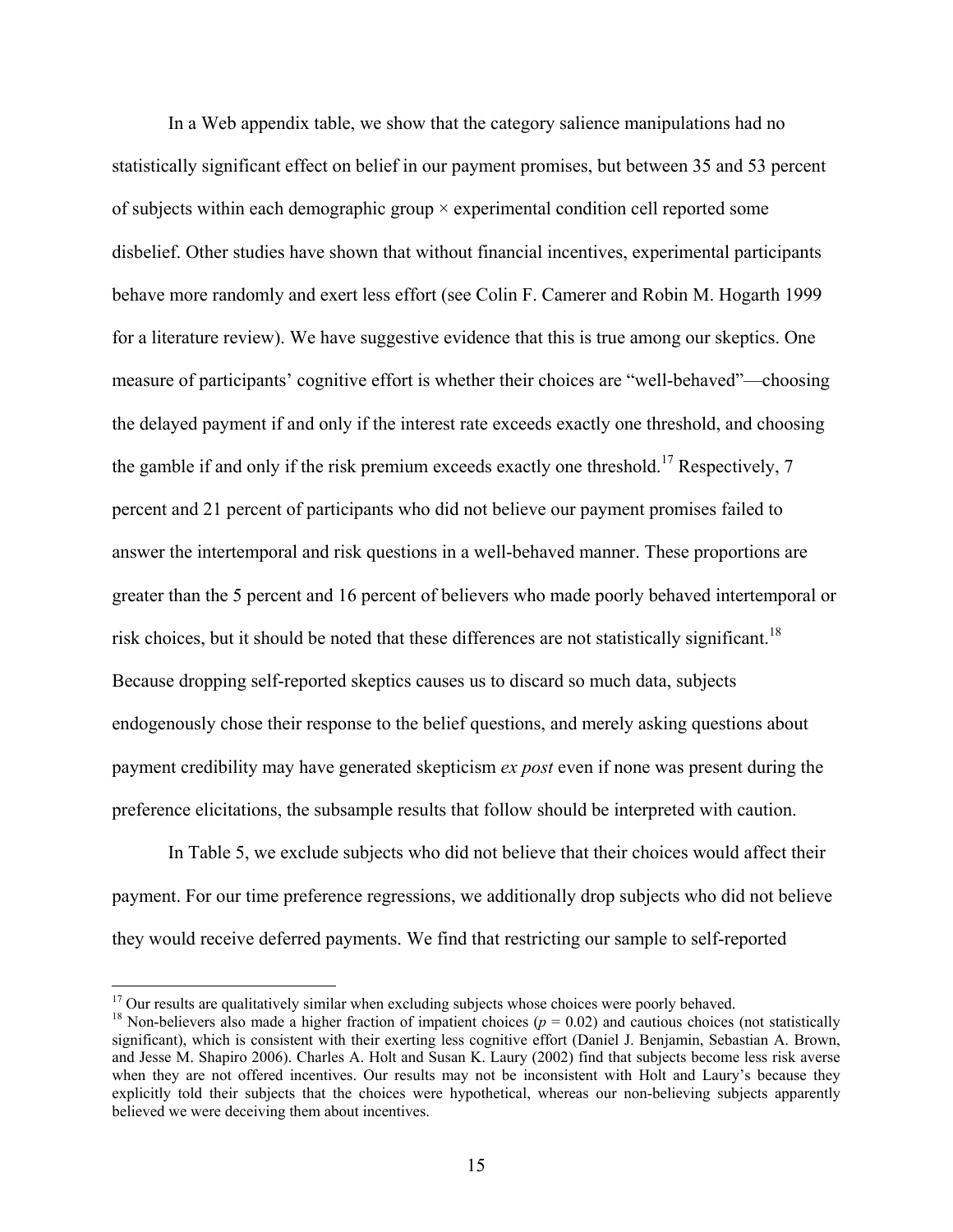believers qualitatively changes some of our results. Although the point estimate for the effect of priming race on time preference is nearly identical in the full native black sample and in the restricted native black sample (which is 41 percent smaller), the effect loses statistical significance in the restricted sample. Priming race also causes white discount rates to drop significantly among believers, suggesting that there may be a patient white racial norm as well.<sup>19</sup>

In the risk domain for the restricted sample, we find that priming racial identity raises the reservation native black risk premium among believers by 23 percentage points, a change that is significant at the 1 percent level. In contrast, immigrant blacks' required risk premium falls by 11 percentage points when race is salient, although the drop is not statistically different from zero. The native black priming effect on risk aversion is statistically different from the white and immigrant black priming effects (both *p*-values < 0.01). This result is consistent with the hypothesis that racial risk norms depress native blacks' stock market participation.

## *C. Potential Alternative Explanations*

 $\overline{a}$ 

*Stereotype threat, lift, and emotional states.* Many researchers have documented the "stereotype threat" phenomenon: making race or gender salient impairs the cognitive performance of groups with stereotypically poor performance. Conversely, making negative stereotypes about *other* groups salient improves cognitive performance, a finding dubbed "stereotype lift."<sup>20</sup> It is believed that stereotype threat and lift effects operate through increasing or reducing anxiety that

<sup>&</sup>lt;sup>19</sup> Race (e.g. white) is distinct from ethnicity (e.g. German). The priming effect on whites in Experiment 2 should be interpreted as a race salience effect on whites. For whites in Experiment 1, the priming effect should be interpreted as an ethnicity salience effect for the various ethnicities relevant to the white subjects.

<sup>&</sup>lt;sup>20</sup> Studies documenting stereotype threat and lift include Claude M. Steele and Joshua Aronson (1995), Shih, Pittinsky, and Ambady (1999), Gregory M. Walton and Geoffrey L. Cohen (2003), David M. Marx and Diederik A. Stapel (2006), and Thomas S. Dee (2008).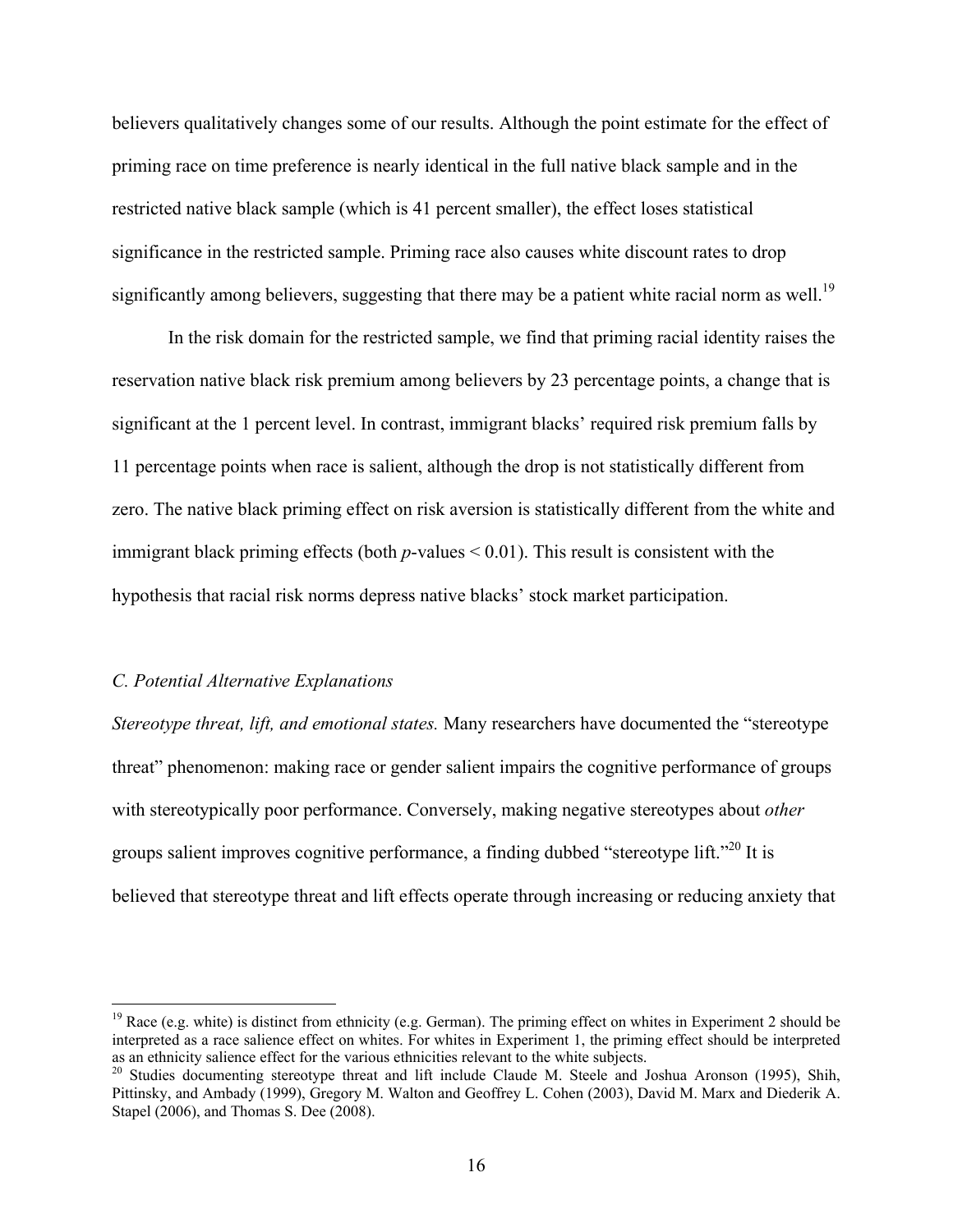one will confirm negative stereotypes about one's group. Consistent with this mechanism, these effects vanish when tasks are presented to subjects as not being diagnostic of ability.

A possible explanation for our results is that the category primes affected subjects' ability to compute expected values and interest rates. We think this explanation is unlikely because we did not present the preference elicitation questions as being diagnostic of ability. In Experiment 2, we explicitly told subjects that there are no right or wrong answers for the preference elicitation questions.

However, even if stereotype threat and lift effects on cognitive ability were not present, it is possible that the priming questions induced changes in subjects' emotional states which affected their expressed preferences. For example, if certain priming questions agitated subjects, their willingness to delay payment receipt or take risks may change (Loewenstein 2000).

To check that our results are not being driven by stereotype threat, stereotype lift, or emotional changes, we examine how the primes affected performance on the five math quiz questions administered after the elicitations and responses to the anxiety inventory. The primes had no effect on math quiz performance or anxiety (results not shown in tables).<sup>21</sup>

1

<sup>&</sup>lt;sup>21</sup> Stereotype threat and lift effects have been shown to last at least 16 minutes after race is made salient (Jim Blascovich et al. 2001). Hence, these effects (if we had activated them) would be expected to affect performance in our math quiz, which was administered approximately 12 minutes after the prime. We can confirm that our priming effect on time preference persists for at least 12 minutes because we varied the order of the preference elicitations (in Experiment 2). In fact, the priming effect is *largest* immediately before the math quiz, although this is mainly driven by control subjects becoming more impatient, rather than primed subjects becoming more patient. We thank a referee for pointing out that, even if stereotype threat did not affect the preference elicitations, one might have expected stereotype threat to be activated for the math questions, since they are clearly diagnostic of ability. The lack of such an effect here may be due to the many non-diagnostic tasks performed between the prime and the math quiz. Stereotype threat studies typically administer the diagnostic task immediately after the identity-relevant questions and present the task as the focus of the researchers' interest, making it more likely that subjects will infer that their performance on that task will be used to judge their race or gender.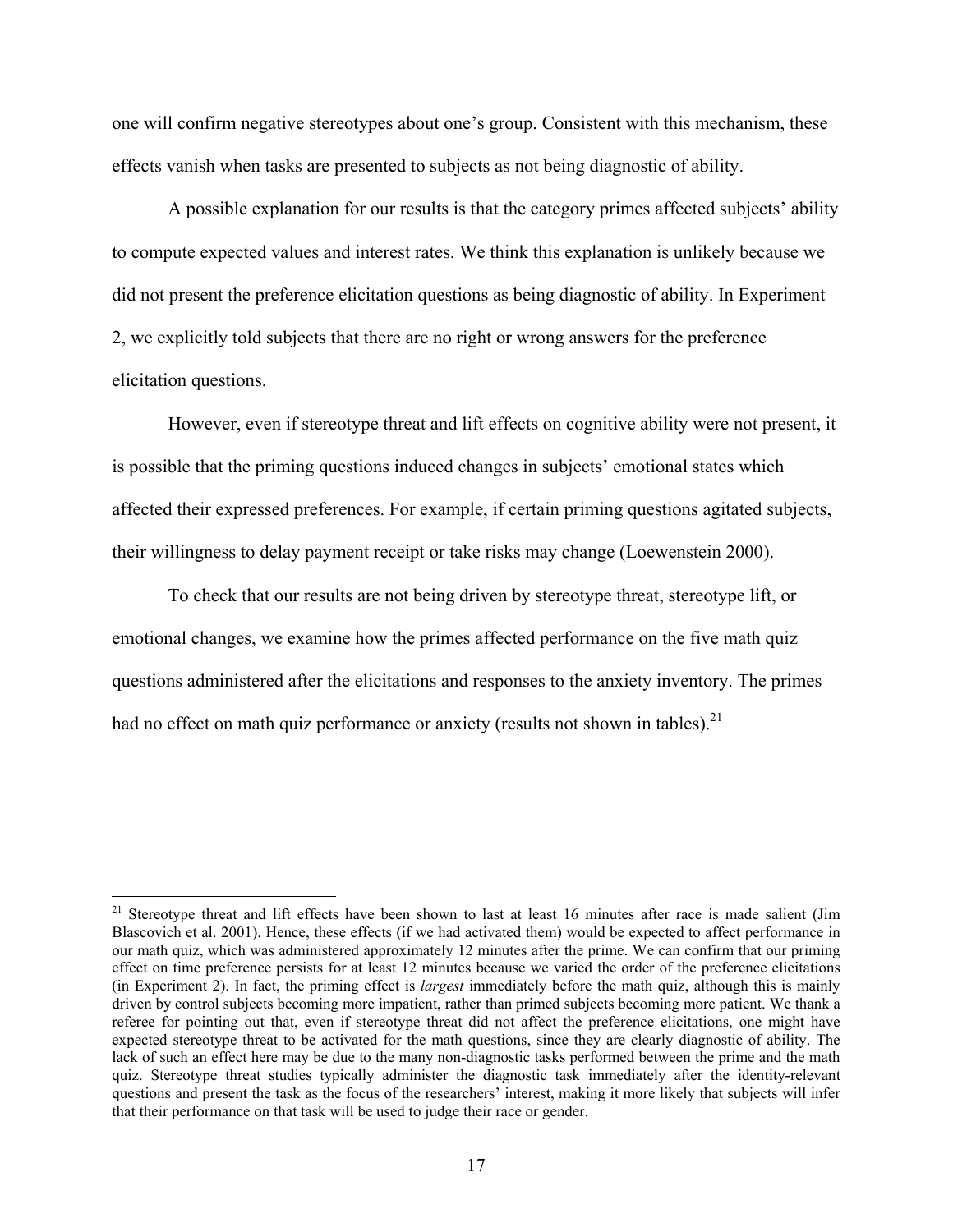*Experimenter "demand effects."* If participants understood the purpose of the experiment, then our priming effects could be explained by a "demand effect" that caused participants to behave in the way they thought the experimenters wanted them to behave.

In the Michigan sample, we asked in the final questionnaire section, "Think back to when you were making choices about money. While you were making those choices, were you thinking about what we *wanted* you to do?" Ninety percent of subjects circled the answer, "No, I was making the choice I wanted to make. I was not thinking about what the experimenter might want me to choose." Of those who instead circled yes, most made innocuous guesses about what the experimenters wanted (like "to see whether or not we were risk takers with money"), and no one made a guess related to race or gender. Our results are qualitatively similar when we drop subjects who reported thinking about what the experimenter wanted them to do.

*Type I error.* Although our main priming effects are highly statistically significant, we also tested many hypotheses. One way to gain a sense for the likelihood that our results are driven by Type I error is to see if the priming effects are consistent at both schools in which we collected data. Running regressions separately for each school, we find that the native black discount rate effect is strong among the Michigan subjects, where the identity salience coefficient is –1.628 and the *p*-value is 0.006. The effect is also negative among the native black subjects at Temple, although the identity salience coefficient is smaller  $(-0.281)$  and the *p*-value is larger  $(0.353)$ .

In the subsample of subjects who reported believing our payment promises, priming race in native blacks caused them to become more risk averse in both the Temple sample (coefficient  $= 0.153$ ,  $p = 0.094$ ) and the Michigan sample (coefficient  $= 0.358$ ,  $p = 0.013$ ). The point estimate for the race priming effect on immigrant blacks' reservation risk premium is negative at both

18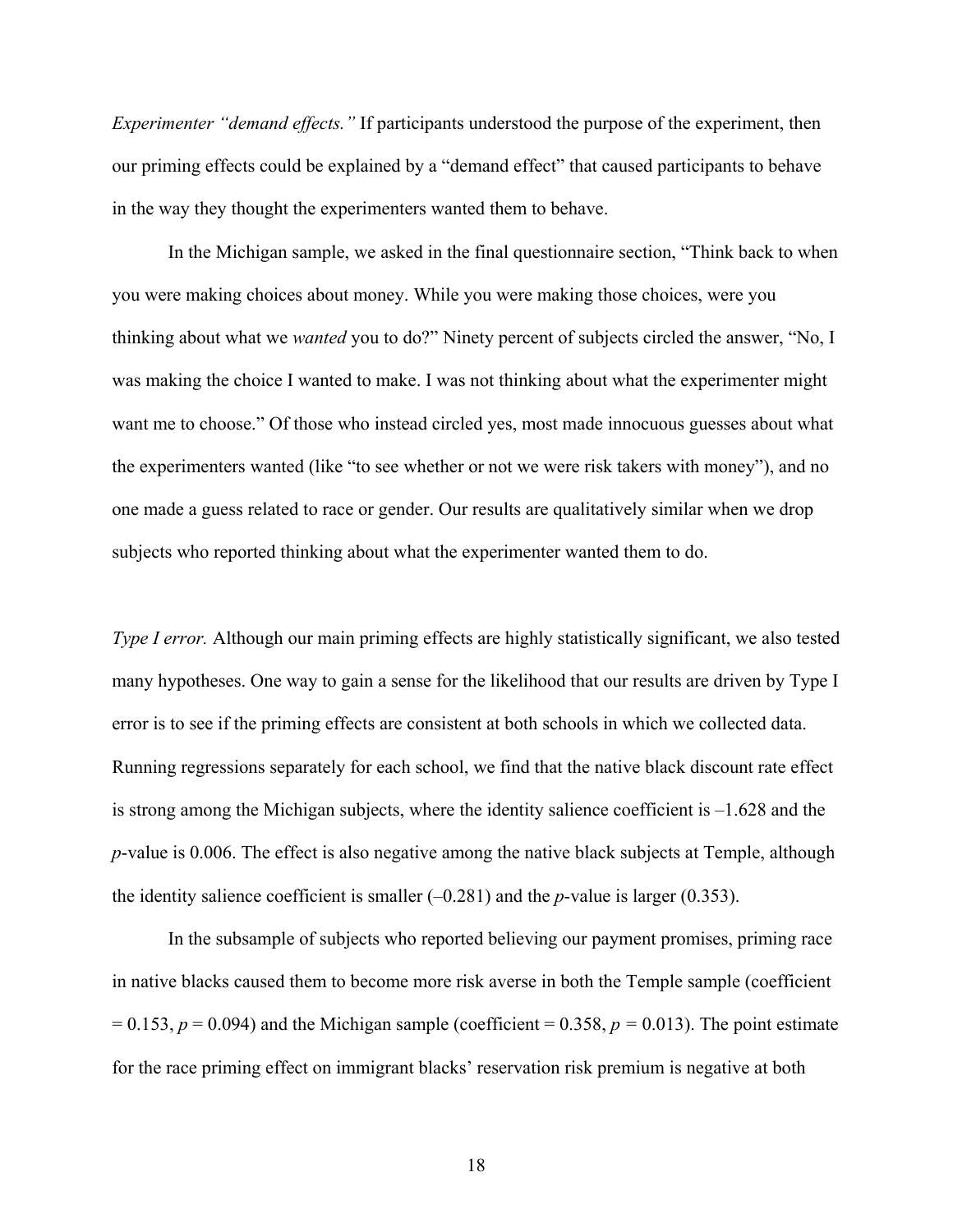Temple (–0.125) and Michigan (–0.035), and the *p*-value for the difference between the native and immigrant black race priming effects on the risk premium is 0.045 at Temple and 0.059 at Michigan. The white believer subsample's discount rate priming effect is negative at both schools, but stronger at Temple (coefficient  $= -0.967$ ,  $p = 0.029$ ) than at Michigan (coefficient  $=$  $-0.418$ ,  $p = 0.368$ ).

# **IV. Conclusion**

1

 Our results suggest that social identity affects fundamental economic preferences. We find that making Asian-American subjects' ethnicity salient causes them to exhibit more patient preferences. Making race salient to black subjects decreases discount rates among those who have longstanding roots in the U.S. There is also suggestive evidence that native blacks become more risk averse and whites more patient when their racial identity is salient.

 Understanding identity salience effects is important for at least two reasons. First, as we have emphasized in this paper, identity salience manipulations are an empirical tool that economists can use to test theories about how steady-state identity affiliations matter for behavior. Second, identity primes may in themselves have important real-world behavioral consequences. If being the only female in line at the polling booth primes the gender identity category, then it may influence the woman to vote for a female candidate.<sup>22</sup> An American-born black worker who is enrolling in his 401(k) may, due to a transitory racial prime, choose a higher savings rate. Even though his discount rate was only temporarily depressed, a large body of empirical evidence has shown that most households' retirement savings decisions are highly inertial (William Samuelson and Richard Zeckhauser 1988; Brigitte C. Madrian and Dennis F.

 $22$  Jonah Berger, Marc Meredith, and S. Christian Wheeler (2008) find that voters who vote in a school are more likely to vote to raise taxes to support education.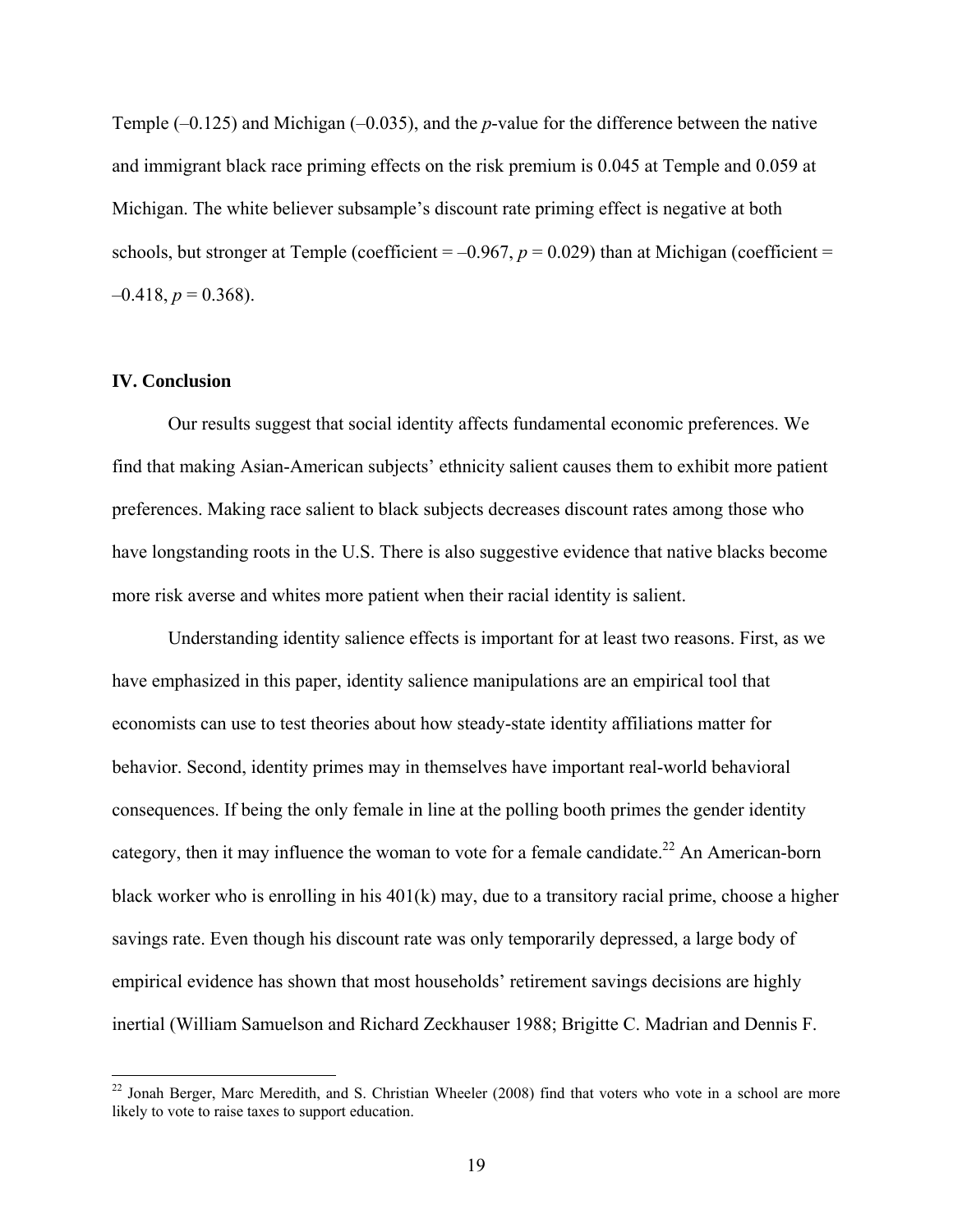Shea 2001; James J. Choi et al. 2002), so the momentary effect of the prime could have long-run consequences. Priming effects raise the possibility that a benevolent policymaker could intentionally use identity primes as an instrument for encouraging desirable behaviors in various domains, such as savings and investing. Of course, policymakers and other market players will have self-interested motives as well for manipulating the primes to which individuals are exposed.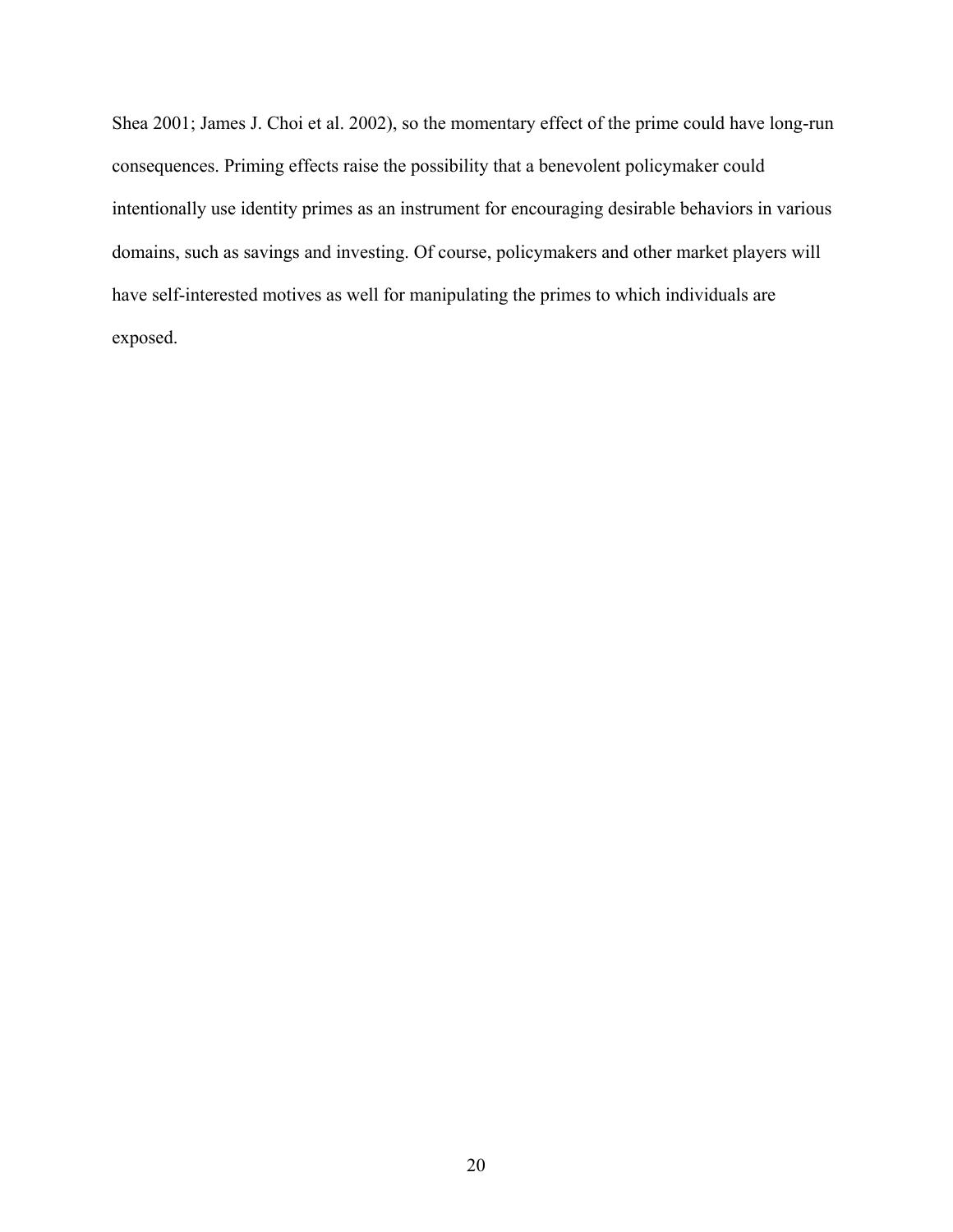**References** 

- **Akerlof, George A., and Rachel E. Kranton.** 2000. "Economics and Identity," *Quarterly Journal of Economics*, 115(3): 715-733.
- **Altonji, Joseph G., Ulrich Doraszelski, and Lewis Segal.** 2000. "Black/White Differences in Wealth." *Economic Perspectives* (Winter).
- **Ashraf, Nava, Dean S. Karlan, and Wesley Yin.** 2006. "Tying Odysseus to the Mast: Evidence from a Commitment Savings Project in the Philippines." *Quarterly Journal of Economics*, 121(2): 635-672.
- **Austen-Smith, David, and Roland G. Fryer, Jr.** 2005. "An Economic Analysis of 'Acting White.'" *Quarterly Journal of Economics*, 120(2): 551-583.
- **Bargh, John A., Mark Chen, and Lara Burrows.** 1996. "Automaticity of Social Behavior: Direct Effects of Trait Construct and Stereotype Activation on Action." *Journal of Personality and Social Psychology*, 71(2): 230-244.
- **Barke, Richard P., Hank Jenkins-Smith, and Paul Slovic.** 1997. "Risk Perceptions of Men and Women Scientists." *Social Science Quarterly*, 78(1): 167-176.
- **Barsky, Robert B., F. Thomas Juster, Miles S. Kimball, and Matthew D. Shapiro.** 1997. "Preference Parameters and Behavioral Heterogeneity: An Experimental Approach in the Health and Retirement Study." *Quarterly Journal of Economics*, 112(2): 537-579.
- **Bell, Bernard W.** 2005. *The Contemporary African American Novel: Its Folk Roots and Modern Literary Branches.* Amherst, MA: University of Massachusetts Press.
- **Benjamin, Daniel J., Sebastian A. Brown, and Jesse M. Shapiro.** 2006. "Who is Behavioral? Cognitive Ability and Anomalous Preferences?" http://www.arts.cornell.edu/econ/ dbenjamin.
- **Berger, Jonah, Marc Meredith, and S. Christian Wheeler.** 2008. "Contextual Priming: Where People Vote Affects How They Vote." *Proceedings of the National Academy of Sciences*, 105(26): 8846-8849.
- **Bickel, Warren K., Amy L. Odum, and Gregory J. Madden.** 1999. "Impulsivity and Cigarette Smoking: Delay Discounting in Current, Never, and Ex-Smokers." *Psychopharmacology*, 146(4): 447-454.
- **Blascovich, Jim, Steven J. Spencer, Diane Quinn, and Claude Steele.** 2001. "African Americans and High Blood Pressure: The Role of Stereotype Threat." *Psychological Science*, 12(3): 225-229.
- **Byrnes, James P., David C. Miller, and William D. Schafer.** 1999. "Gender Differences in Risk Taking: A Meta-Analysis." *Psychological Bulletin*, 125(3): 367-383.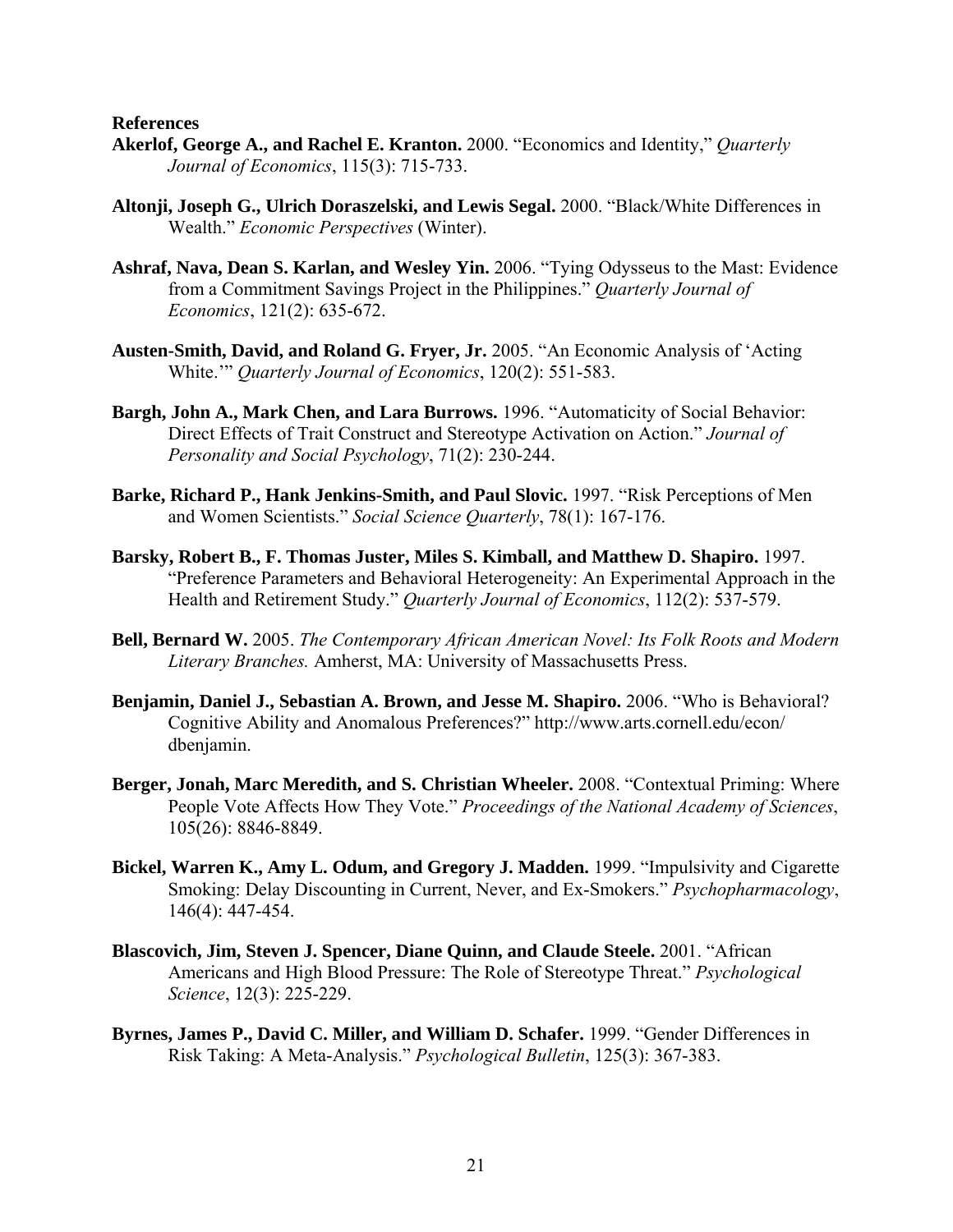- **Camerer, Colin F., and Robin M. Hogarth.** 1999. "The Effects of Financial Incentives in Experiments: A Review and Capital-Labor-Production Framework." *Journal of Risk and Uncertainty*, 19(1-3): 7-42.
- **Carroll, Christopher, Byung-Kun Rhee and Changyong Rhee.** 1994. "Are There Cultural Effects on Saving? Some Cross-Sectional Evidence." *Quarterly Journal of Economics*, 109(3): 685-699.
- **Carroll, Christopher, Byung-Kun Rhee and Changyong Rhee.** 1999. "Does Cultural Origin Affect Saving Behavior? Evidence from Immigrants." *Economic Development and Cultural Change*, 48(1): 33-50.
- **Chen, Yan, and Sherry Xin Li.** 2009. "Group Identity and Social Preferences." *American Economic Review*, 99(1): 431-457.
- **Chiswick, Barry R.** 1983. "The Earnings and Human Capital of American Jews." *Journal of Human Resources*, 18(3): 313-336.
- **Choi, James J., David Laibson, Brigitte C. Madrian, and Andrew Metrick.** 2002. "Defined Contribution Pensions: Plan Rules, Participant Choices, and the Path of Least Resistance." In *Tax Policy and the Economy* 16, ed. James Poterba, 67-114. Cambridge, MA: MIT Press.
- **Croson, Rachel, and Uri Gneezy.** 2004. "Gender Differences in Preferences." http://opim.wharton.upenn.edu/~crosonr/research/%5B59%5D.pdf
- **Dee, Thomas S.** 2008. "Stereotype Threat and the Student-Athlete." http://www.swarthmore.edu/Documents/academics/economics/Stereotype%20Threat%20 and%20the%20Student-Athlete%20-%20Dee,%20TS.pdf
- **Dohmen, Thomas, Armin Falk, David Huffman, Uwe Sunde, Jürgen Schupp, and Gert G. Wagner.** 2005. "Individual Risk Attitudes: New Evidence from a Large, Representative, Experimentally-Validated Survey." IZA Discussion Paper No. 1730.
- **Forehand, Mark R., Rohit Deshpandé, and Americus Reed II.** 2002. "Identity Salience and the Influence of Differential Activiation of the Social Self-Schema on Advertising Response." *Journal of Applied Psychology*, 87(6): 1086-1099.
- **Frederick, Shane, George Loewenstein, and Ted O'Donoghue.** 2002. "Time Discounting and Time Preference: A Critical Review." *Journal of Economic Literature*, 40(2): 351-401.
- **Froot, Kenneth A.** 1989. "Consistent Covariance Matrix Estimation with Cross-Sectional Dependence and Heteroskedasticity in Financial Data." *Journal of Financial and Quantitative Analysis*, 24(3): 333-355.
- **Fryer Jr., Roland G., and Steven D. Levitt.** 2004. "Understanding the Black-White Test Score Gap in the First Two Years of School." *Review of Economics and Statistics*, 86(2): 447- 464.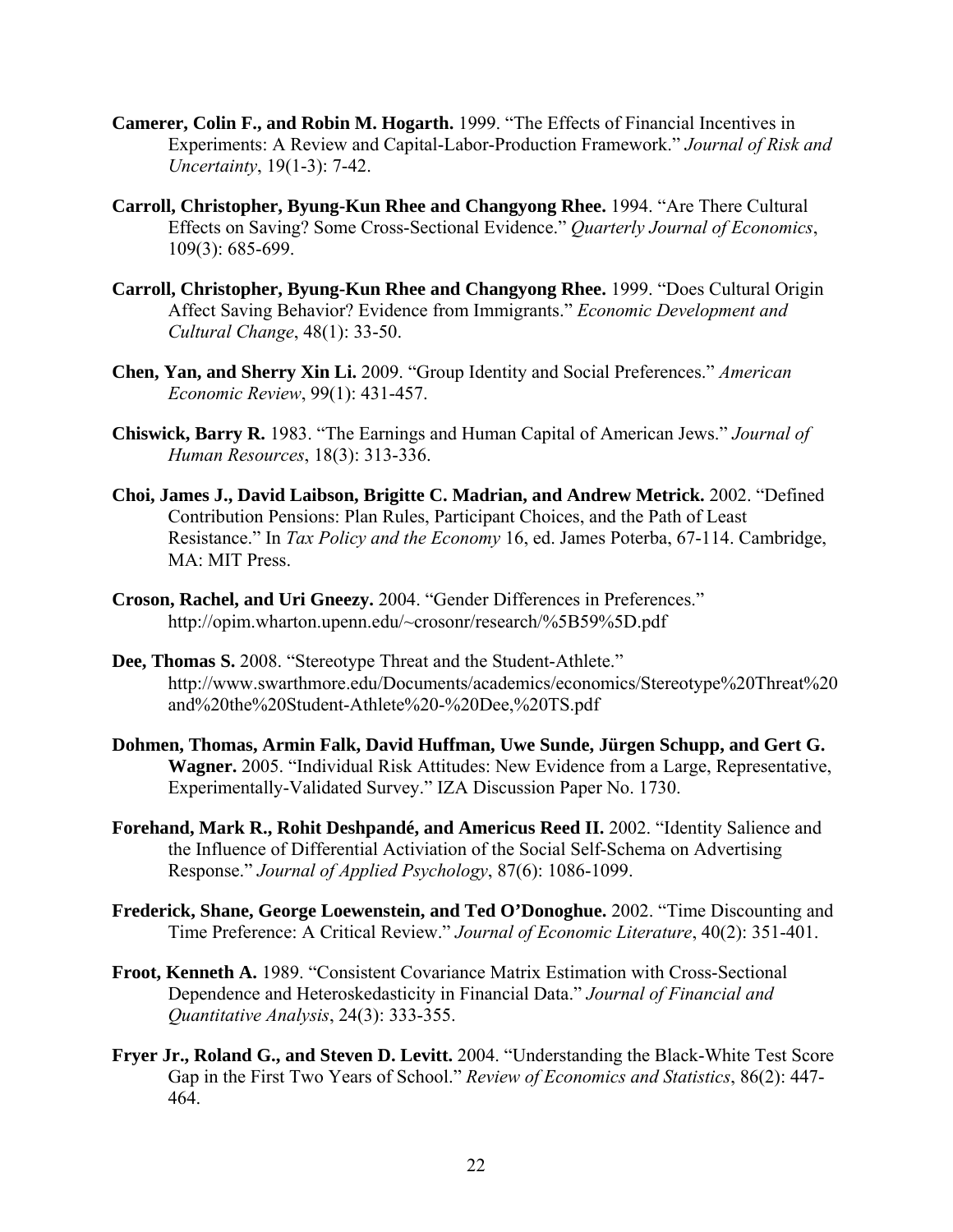- **Fryer Jr., Roland G., and Paul Torelli.** 2005. "An Empirical Analysis of 'Acting White.'" NBER Working Paper 11334.
- **Fuchs, Victor.** 1982. "Time Preference and Health: An Exploratory Study." In Victor R. Fuchs, editor, *Economic Aspects of Health*: 93-120. Chicago: University of Chicago Press.
- **Guiso, Luigi, and Monica Paiella.** Forthcoming. "Risk Aversion, Wealth, and Background Risk." *Journal of the European Economic Association.*
- **Hoff, Karla, and Priyanka Pandey.** 2006. "Discrimination, Social Identity, and Durable Inequalities." *American Economic Review*, 96(2): 206-211.
- **Hofstede, Geert, and Michael Harris Bond.** 1988. "The Confucius Connection: From Cultural Roots to Economic Growth." *Organizational Dynamics*, 16(4): 5-21.
- **Holt, Charles A., and Susan K. Laury.** 2002. "Risk Aversion and Incentive Effects." *American Economic Review*, 92(5): 1644-1655.
- **Hong, Lawrence K.** 1978. "Risky Shift and Cautious Shift: Some Direct Evidence on the Culture-Value Theory." *Social Psychology*, 41(4): 342-346.
- **Hsee, Christopher K., and Elke U. Weber.** 1999. "Cross-National Differences in Risk Preference and Lay Predictions." *Journal of Behavioral Decision Making*, 12(2): 165- 179.
- **Hurst, Erik, Ming-Ching Luoh, and Frank Stafford.** 1998. "Wealth Dynamics of American Families: 1984-1994." *Brookings Papers on Economic Activity*, 1998(1).
- **James, William.** 1890. *The Principles of Psychology*. New York: Henry Holt.
- **Jianakoplos, Nancy Ammon, and Alexandra Bernasek.** 1998. "Are Women More Risk Averse?" *Economic Inquiry*, 36(4): 620-630.
- **Kirby, Kris N., and Nancy M. Petry.** 2004. "Heroin and Cocaine Abusers Have Higher Discount Rates for Delayed Rewards than Alcoholics or Non-Drug-Using Controls." *Addiction*, 99(4): 461-471.
- **Kirby, Kris N., Nancy M. Petry, and Warren K. Bickel.** 1999. "Heroin Addicts Have Higher Discount Rates for Delayed Rewards than Non-Drug-Using Controls." *Journal of Experimental Psychology*, 128(1): 78-87.
- **LeBoeuf, Robyn A., Eldar Shafir, and Julia Belyavsky.** 2006. "The Conflicting Choices of Alternating Selves." Unpublished.
- **Loewenstein, George.** 2000. "Emotions in Economic Theory and Economic Behavior." *American Economic Review*, 90(2): 426-432.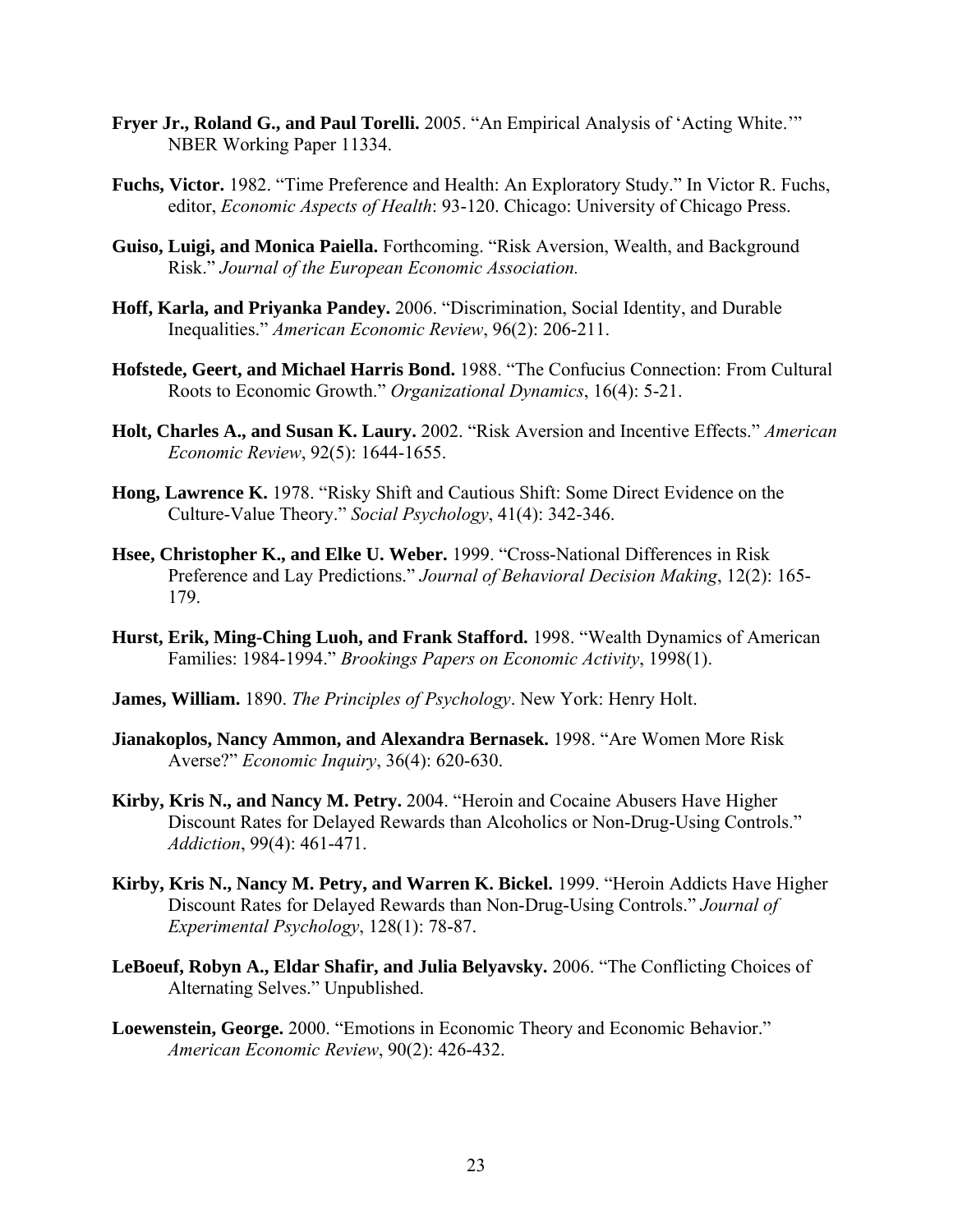- **Madrian, Brigitte C. and Dennis F. Shea.** 2001. "The Power of Suggestion: Inertia in 401(k) Participation and Savings Behavior." *Quarterly Journal of Economics*, 116(4): 1149- 1187.
- **Marteau, Theresa M., and Hilary Bekker.** 1992. "The Development of a Six-Item Short-Form of the State Scale of the Spielberger State-Trait Anxiety Inventory (STAI)." *British Journal of Clinical Psychology*, 31(3): 301-306.
- **Marx, David M., and Diederik A. Stapel.** 2006. "Understanding Stereotype Life: On the Role of the Social Self." *Social Cognition*, 24(6), 776-91.
- **Meier, Stephan, and Charles Sprenger.** Forthcoming. "Present-biased preferences and credit card borrowing."*American Economic Journal: Applied Economics*.
- **Murray, Charles.** 1984. *Losing Ground: American Social Policy, 1950-1980.* New York: Basic Books.
- **Neal, Derek A., and William R. Johnson.** 1996. "The Role of Premarket Factors in Black-White Wage Differences." *Journal of Political Economy*, 104(5): 869-895.
- **Petry, Nancy M., and Thomas Casarella.** 1999. "Excessive Discounting of Delayed Rewards in Substance Abusers with Gambling Problems." *Drug and Alcohol Dependence*, 56(1- 2): 25-32.
- **Reicher, Stephen, and Mark Levine.** 1994. "Deindividuation, Power Relations Between Groups and the Expression of Social Identity: The Effects of Visibility to the Out-Group." *British Journal of Social Psychology*, 33(2): 145-163.
- **Rimer, Sara, and Karen W. Arenson.** 2004. "Top Colleges Take More Blacks, but Which Ones?" *New York Times*. June 24, A1.
- **Rogers, William.** 1993. "Regression Standard Errors in Clustered Samples." *Stata Technical Bulletin*, 13: 19-23.
- **Sahm, Claudia R.** 2007. "Stability of Risk Preference." Federal Reserve Board Finance and Economics Discussion Series 2007-66.
- **Samuelson, William, and Richard Zeckhauser.** 1988. "Status Quo Bias in Decision Making." *Journal of Risk and Uncertainty*, 1(1): 7-59.
- **Shapiro, Jesse M.** 2005. "Is There a Daily Discount Rate? Evidence from the Food Stamp Nutrition Cycle." *Journal of Public Economics*, 89(2-3): 303-325.
- **Shih, Margaret, Todd L. Pittinsky, and Nalini Ambady.** 1999. "Stereotype Susceptibility: Identity Salience and Shifts in Quantitative Performance." *Psychological Science*, 10(1): 80-83.
- **Sowell, Thomas.** 1975. *Race and Economics*. New York: David McKay Company, Inc.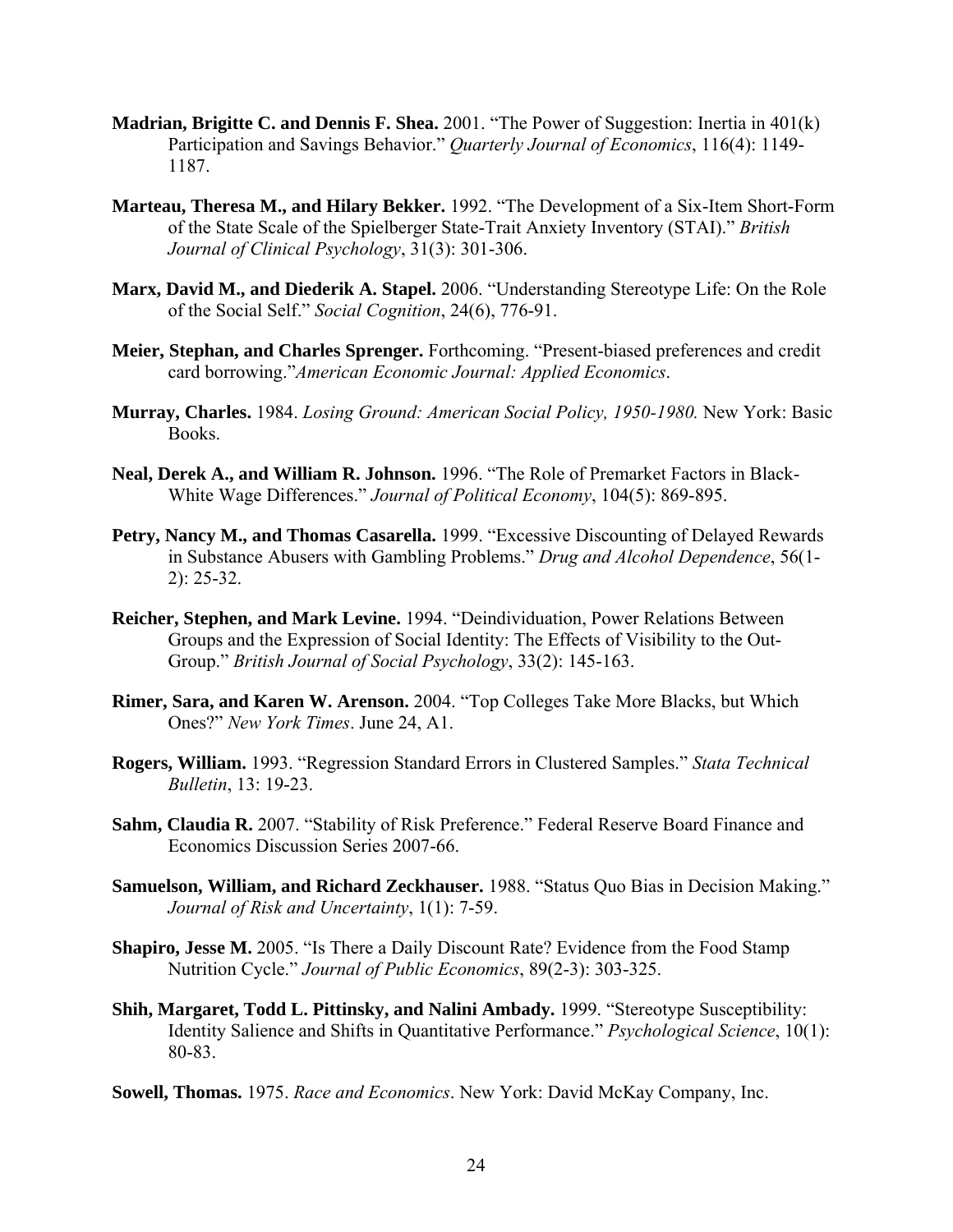**Sowell, Thomas.** 1981. *Ethnic America: A History*. New York: Basic Books.

**Sowell, Thomas.** 2005. *Black Rednecks and White Liberals*. San Francisco: Encounter Books.

- **Springstead, Glenn R., and Theresa M. Wilson.** 2000. "Participation in Voluntary Individual Savings Accounts: An Analysis of IRAs, 401(k)s, and TSP." *Social Security Bulletin*, 63(1).
- **Steele, Claude M., and Joshua Aronson.** 1995. "Stereotype Threat and the Intellectual Test Performance of African Americans." *Journal of Personality and Social Psychology*, 69(5): 797-811.
- **Stewart, Mark B.** 1983. "On Least Squares Estimation when the Dependent Variable is Grouped." *Review of Economic Studies*, 50(4): 737-753.
- **Storing, Herbert J.** 1995. "What Country Have I? Political Writings By Black Americans." In *Toward a More Perfect Union: Writings of Herbert J. Storing*, ed. Joseph M. Bessette, 206-220. Washington D.C.: AEI Press.
- **Sue, Stanley, and Sumie Okazaki.** 1990. "Asian-American Educational Achievements: A Phenomenon in Search of an Explanation." *American Psychologist*, 45(8): 913-920.
- **Sundén, Annika E., and Brian J. Surette.** 1998. "Gender Differences in the Allocation of Assets in Retirement Savings Plans." *American Economic Review*, 88(2): 207-211.
- **Turner, John C.** 1985. "Social Categorization and the Self-Concept: A Social Cognitive Theory of Group Behavior." In *Advances in Group Processes*, Vol. 2, ed. E. J. Lawler, 77-121. Greenwich, CT: JAI Press.
- **Walton, Gregory M., and Geoffrey L. Cohen.** 2003. "Stereotype Lift." *Journal of Experimental Social Psychology*, 39(5): 456-467.
- **Weber, Elke U., and Christopher Hsee.** 1998. "Cross-cultural Differences in Risk Perception, but Cross-cultural Similarities in Attitudes Towards Perceived Risk." *Management Science*, 44(9): 1205-1217.
- **Wegner, Daniel M., and John A. Bargh.** 1998. "Control and Automaticity in Social Life." In *Handbook of Social Psychology*, 4th Edition, Vol. 1, eds. Daniel T. Gilbert, Susan T. Fiske, and Gardner Lindzey, 446-496. New York: McGraw-Hill.
- **West, Cornel.** 2000. *The Cornel West Reader*. New York: Basic Civitas Books.
- **Yankelovich Partners Inc.** 1999. "The Ariel Mutual Funds/Charles Schwab & Co., Inc. Black Investor Survey: Saving and Investing Among High Income Black and White Americans." http://www.arielcapital.com/repository/func,download/filecatid,47.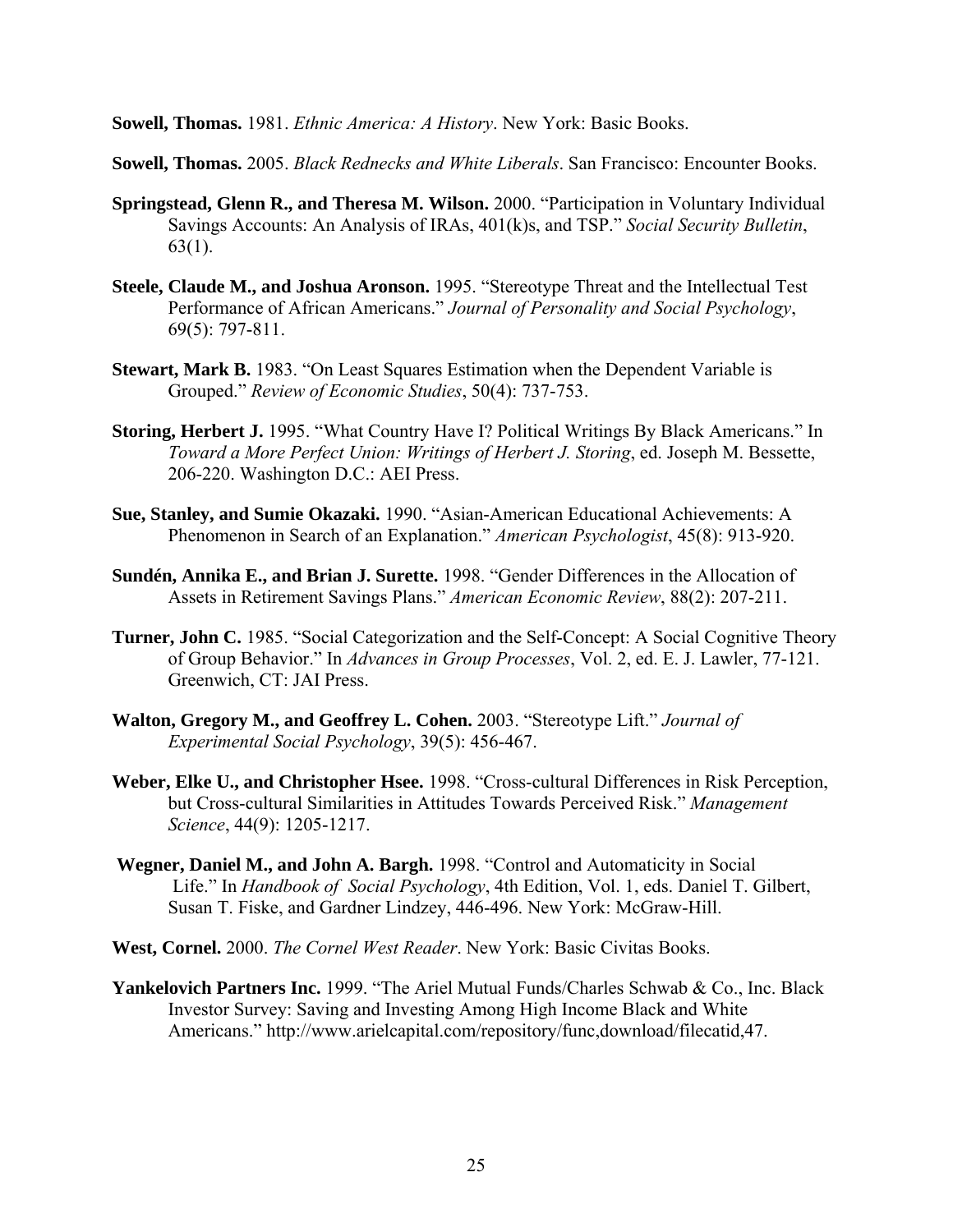|                               | Percent impatient choices |         | Percent safe choices |         |
|-------------------------------|---------------------------|---------|----------------------|---------|
|                               | <b>Asians</b>             | Whites  | <b>Asians</b>        | Whites  |
| Control                       | 26.37                     | 20.90   | 66.67                | 57.96   |
|                               | (17.49)                   | (17.94) | (21.54)              | (25.00) |
| <b>Ethnicity Salient</b>      | 12.63                     | 27.14   | 64.41                | 57.28   |
|                               | (16.28)                   | (17.78) | (25.07)              | (16.34) |
| <i>p</i> -value of difference | 0.0010                    | 0.1639  | 0.6872               | 0.8998  |
| $\overline{N}$                | 71                        | 66      | 71                   | 66      |

TABLE 1—PERCENT OF IMPATIENT OR SAFE CHOICES, EXPERIMENT 1

*Notes*: This table shows the percent of intertemporal choices in which subjects chose the earlier payment, and the percent of risk choices in which subjects declined the gamble. The percentages are reported separately for Asians and whites by experimental condition. Cross-subject standard deviations of the percentages are in parentheses. The penultimate row shows *p*-values of the *t*-test for equality of means in those percentages between the ethnicitysalience and control conditions. The final row shows the number of subjects in each demographic group.

|                                                                                    |                         | Log interest rate       |                        | Risk premium          |  |
|------------------------------------------------------------------------------------|-------------------------|-------------------------|------------------------|-----------------------|--|
|                                                                                    | Asians                  | Whites                  | Asians                 | Whites                |  |
| <b>Ethnicity Salient</b>                                                           | $-1.4165**$<br>(0.3783) | 0.4220<br>(0.3713)      | $-0.0336$<br>(0.0704)  | $-0.0210$<br>(0.0662) |  |
| 1 Week vs. 2 Weeks                                                                 | $-0.0605$<br>(0.1560)   | $-0.3272$<br>(0.1796)   |                        |                       |  |
| Larger Stakes                                                                      | $-0.3909**$<br>(0.1006) | $-0.5592**$<br>(0.1269) |                        |                       |  |
| Larger Stakes $\times$<br>$(1 \text{ \textit{Weak} vs. 2 \text{ \textit{Weak} s})$ | $-0.0584$<br>(0.1512)   | 0.0887<br>(0.1773)      |                        |                       |  |
| Constant                                                                           | $-2.4322**$<br>(0.2448) | $-2.7841**$<br>(0.3110) | $0.2060**$<br>(0.0509) | $0.0887*$<br>(0.0440) |  |
| $\hat{\sigma}$                                                                     | 1.6360<br>(0.1352)      | 1.6461<br>(0.1456)      | 0.2918<br>(0.0283)     | 0.2652<br>(0.0250)    |  |
| $\boldsymbol{N}$                                                                   | 284                     | 264                     | 71                     | 66                    |  |

TABLE 2—ETHNICITY-SALIENCE TREATMENT EFFECT ON ASIAN AND WHITE LOG INTEREST RATE AND RISK PREMIUM, EXPERIMENT 1

*Notes*: This table presents interval regressions where the latent dependent variable is the log continuously compounded interest rate required to defer payment receipt or the risk premium required to accept a gamble. We pool each subject's four intertemporal choices. *Ethnicity Salient* is a dummy for the subject receiving the ethnicitysalience treatment. *1 Week vs. 2 Weeks* is a dummy for if the intertemporal choice was between payments deferred for one week versus two weeks. *Larger Stakes* is a dummy for if the earlier payout in the intertemporal choice was \$7. The estimated conditional standard deviation of the latent dependent variable is denoted by  $\hat{\sigma}$ . The final row reports the number of choices in the regressions. Standard errors appear in parentheses below the point estimates. Huber-White standard errors, clustered by subject, are reported for the log interest rate regressions. \* Significant at the 5 percent level. \*\* Significant at the 1 percent level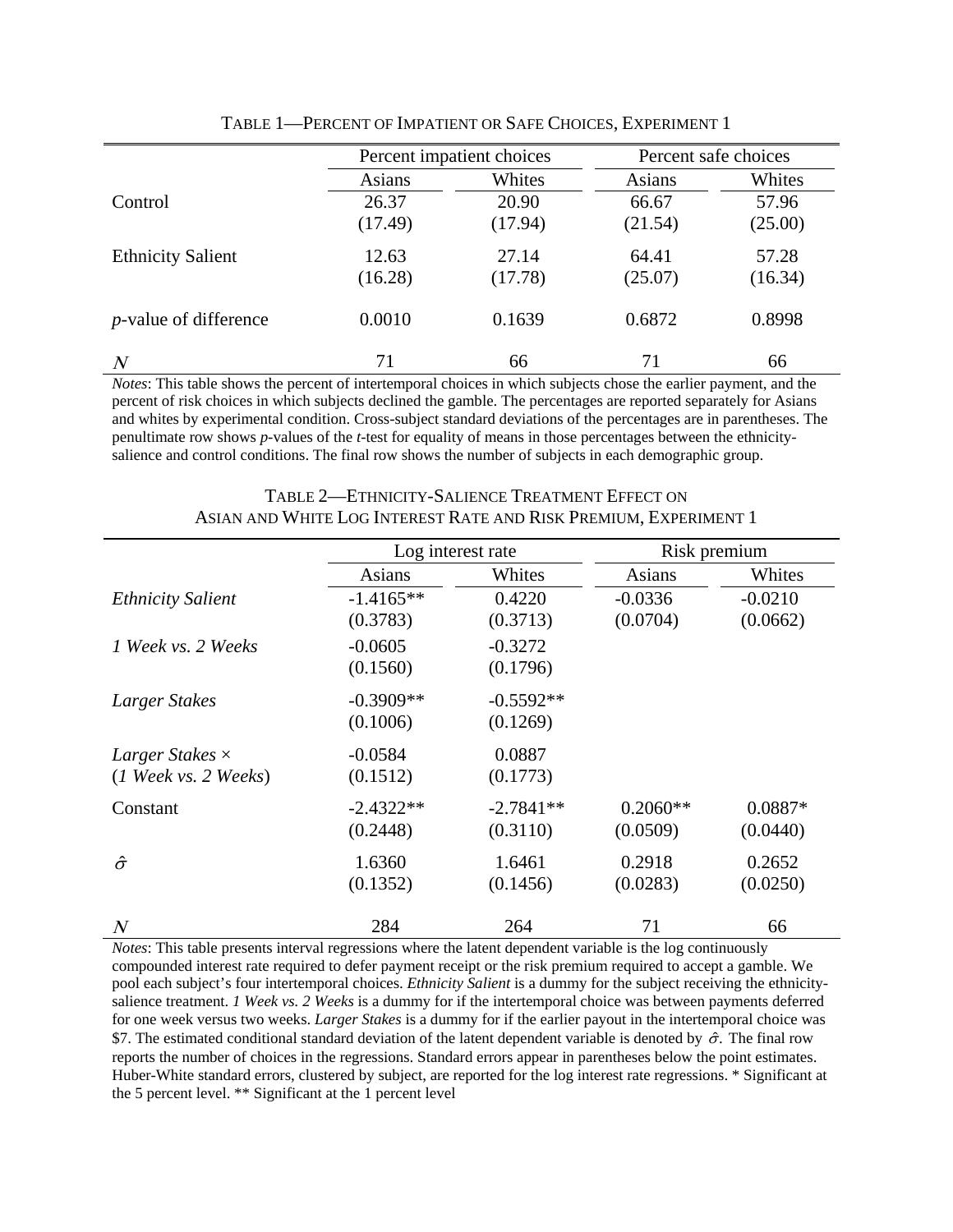| Panel A: Percent of choices that were impatient |                  |                     |                  |                  |                  |  |
|-------------------------------------------------|------------------|---------------------|------------------|------------------|------------------|--|
|                                                 |                  | Native              | Immigrant        |                  |                  |  |
|                                                 | Whites           | blacks              | blacks           | Men              | Women            |  |
| Control                                         | 41.54            | 63.58               | 52.30            | 46.54            | 36.06            |  |
|                                                 | (31.04)          | (23.07)             | (25.07)          | (31.64)          | (28.39)          |  |
| Social category salient                         | 40.10            | 50.53               | 48.94            | 49.20            | 40.32            |  |
|                                                 | (32.03)          | (32.30)             | (26.62)          | (30.13)          | (28.33)          |  |
| <i>p</i> -value of difference                   | 0.6967           | 0.1390              | 0.6591           | 0.7293           | 0.4594           |  |
| $\boldsymbol{N}$                                | 222              | 71                  | 53               | 129              | 134              |  |
| Panel B: Percent of choices that were safe      |                  |                     |                  |                  |                  |  |
|                                                 |                  | Native<br>Immigrant |                  |                  |                  |  |
|                                                 | Whites           | blacks              | blacks           | Men              | Women            |  |
| Control                                         | 51.42<br>(21.43) | 48.46<br>(18.20)    | 50.60<br>(19.37) | 49.19<br>(20.94) | 49.80<br>(21.41) |  |
|                                                 |                  |                     |                  |                  |                  |  |
| Social category salient                         | 47.13            | 55.87               | 48.33            | 45.74            | 44.88            |  |
|                                                 | (20.98)          | (18.47)             | (22.18)          | (22.85)          | (19.36)          |  |
| <i>p</i> -value of difference                   | 0.1226           | 0.1757              | 0.7585           | 0.2823           | 0.1207           |  |
| $\overline{N}$                                  | 222              | 71                  | 53               | 129              | 134              |  |

TABLE 3—PERCENT OF IMPATIENT OR SAFE CHOICES, EXPERIMENT 2

*Notes*: This table shows the percent of intertemporal choices in which subjects chose the earlier payment, and the percent of risk choices in which subjects declined the gamble. The percentages are reported separately for each demographic group by experimental condition. "Social category salient" refers to the race-salience treatment (first three columns) or the gender-salience treatment (last two columns). Cross-subject standard deviations of the percentages are in parentheses. In order to test for differences between the control and social category salient percentages, we run an OLS regression of each variable of interest on a treatment dummy, a dummy for whether the subject was recruited at Michigan (because the proportion of Michigan students is not equal across treatment cells), and a constant. The *p*-values reported in the penultimate row of each panel are for the treatment dummy coefficients. The final row in each panel shows the number of subjects.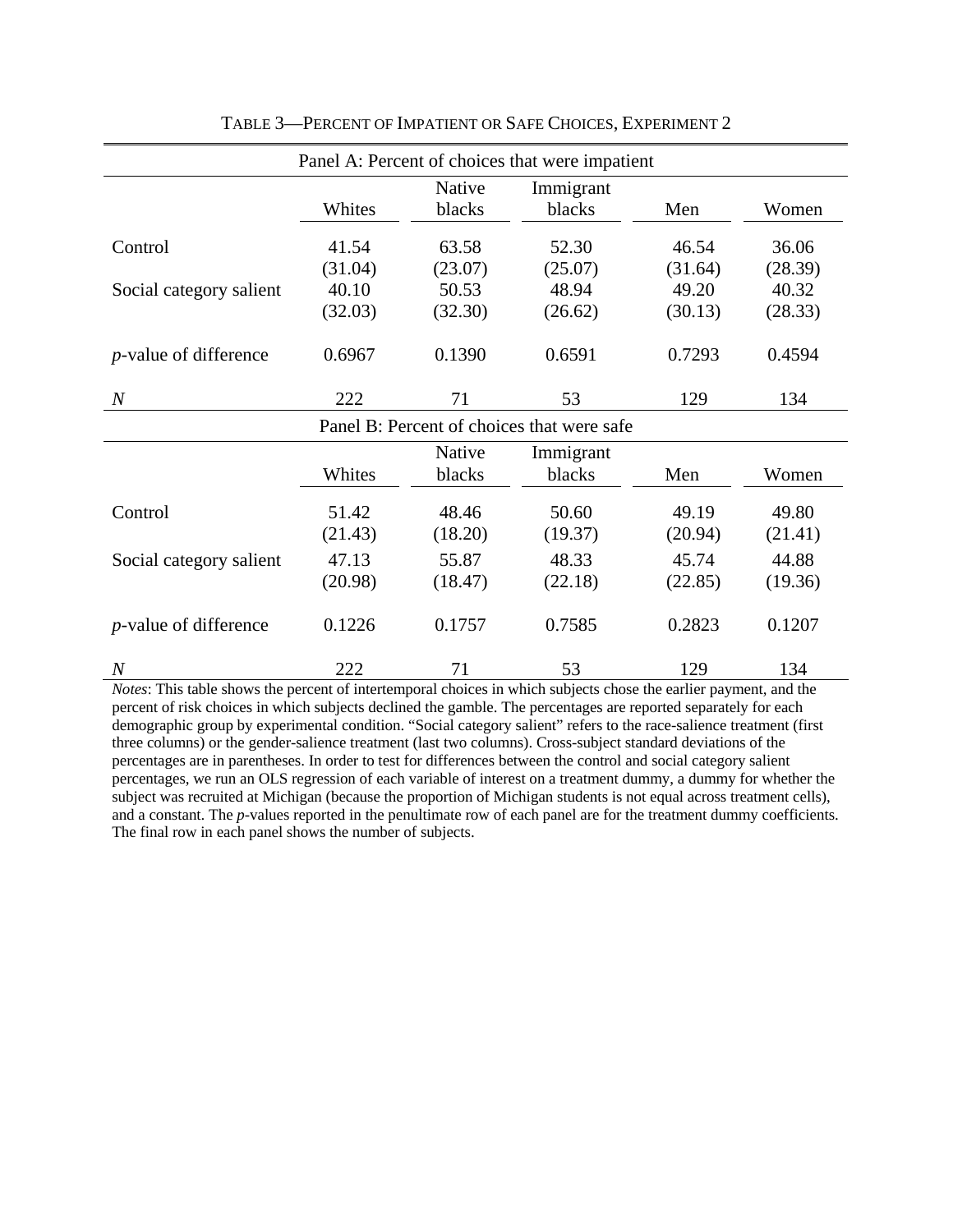| Panel A: Log Interest Rate  |                     |             |             |             |             |  |
|-----------------------------|---------------------|-------------|-------------|-------------|-------------|--|
|                             |                     | Native      | Immigrant   |             |             |  |
|                             | Whites              | blacks      | blacks      | Men         | Women       |  |
| Social Category             | $-0.0563$           | $-0.7587**$ | $-0.0899$   | $-0.1376$   | 0.3213      |  |
| Salient                     | (0.2400)            | (0.2896)    | (0.2868)    | (0.2942)    | (0.2834)    |  |
| 1 Week vs. 2 Weeks          | $-0.1905$           | $-0.1431$   | 0.2863      | $-0.3897*$  | 0.1501      |  |
|                             | (0.1190)            | (0.2305)    | (0.2473)    | (0.1695)    | (0.1648)    |  |
| <b>UMich</b>                | $-0.2307$           | $-0.5858$   | $-0.0234$   | $-0.9167**$ | 0.0981      |  |
|                             | (0.2407)            | (0.3684)    | (0.4541)    | (0.2976)    | (0.2903)    |  |
| 1 Week vs. 2 Weeks $\times$ | 0.0275              | 0.3317      | 0.6190      | 0.3867      | $-0.4079$   |  |
| <b>UMich</b>                | (0.1628)            | (0.3061)    | (0.3450)    | (0.2039)    | (0.2178)    |  |
| Constant                    | $-2.6663**$         | $-1.4605**$ | $-2.4737**$ | $-1.9818**$ | $-3.1398**$ |  |
|                             | (0.1984)            | (0.2147)    | (0.2575)    | (0.2147)    | (0.2688)    |  |
| $\hat{\sigma}$              | 1.7980              | 1.4328      | 1.2002      | 1.6166      | 1.6726      |  |
|                             | (0.1012)            | (0.1517)    | (0.1176)    | (0.1252)    | (0.1154)    |  |
| $\overline{N}$              | 444                 | 142         | 106         | 258         | 268         |  |
| Panel B: Risk Premium       |                     |             |             |             |             |  |
|                             | Native<br>Immigrant |             |             |             |             |  |
|                             | Whites              | blacks      | blacks      | Men         | Women       |  |
| Social Category             | $-0.0698$           | 0.0986      | 0.0474      | $-0.0528$   | $-0.1091$   |  |
| Salient                     | (0.0468)            | (0.0885)    | (0.0940)    | (0.0660)    | (0.0598)    |  |
| Larger Stakes               | $0.3176**$          | 0.0470      | 0.0634      | $0.3211**$  | $0.1301*$   |  |
|                             | (0.0436)            | (0.0837)    | (0.0751)    | (0.0582)    | (0.0572)    |  |
| <b>UMich</b>                | 0.0125              | $-0.0091$   | 0.1827      | $-0.0093$   | $-0.1119*$  |  |
|                             | (0.0456)            | (0.1166)    | (0.1138)    | (0.0625)    | (0.0568)    |  |
| Larger Stakes $\times$      | $-0.0724$           | 0.2454      | 0.1215      | $-0.0842$   | 0.0812      |  |
| <b>UMich</b>                | (0.0596)            | (0.1371)    | (0.1774)    | (0.0852)    | (0.0819)    |  |
| Constant                    | $0.2002**$          | $0.1732*$   | 0.0976      | $0.1891**$  | $0.2808**$  |  |
|                             | (0.0394)            | (0.0822)    | (0.0767)    | (0.0491)    | (0.0532)    |  |
| $\hat{\sigma}$              | 0.3954              | 0.4341      | 0.4053      | 0.4087      | 0.3954      |  |
|                             | (0.0184)            | (0.0387)    | (0.0460)    | (0.0246)    | (0.0236)    |  |
| $\boldsymbol{N}$            | 444                 | 142         | 106         | 258         | 268         |  |

TABLE 4—CATEGORY-SALIENCE TREATMENT EFFECTS, EXPERIMENT 2

*Notes*: This table presents interval regressions where the latent dependent variable is the log continuously compounded interest rate required to defer payment receipt or the risk premium required to accept a gamble. We pool each subject's two intertemporal choices together and each subject's two risk choices together. *Social Category Salient* is a dummy for the race-salience treatment (first three columns) or the gender-salience treatment (last two columns). *1 Week vs. 2 Weeks* is a dummy for if the intertemporal choice was between payments deferred for one week versus two weeks. *Larger Stakes* is a dummy for if the sure payout in the risky choice was \$100. *UMich* is a dummy for whether the subject was recruited at the University of Michigan. The estimated conditional standard deviation of the latent dependent variable is denoted by  $\hat{\sigma}$ . Huber-White standard errors, clustered by subject, are reported in parentheses below the point estimates. The final row of each panel reports the number of choices in the regressions. \* Significant at the 5 percent level. \*\* Significant at the 1 percent level.